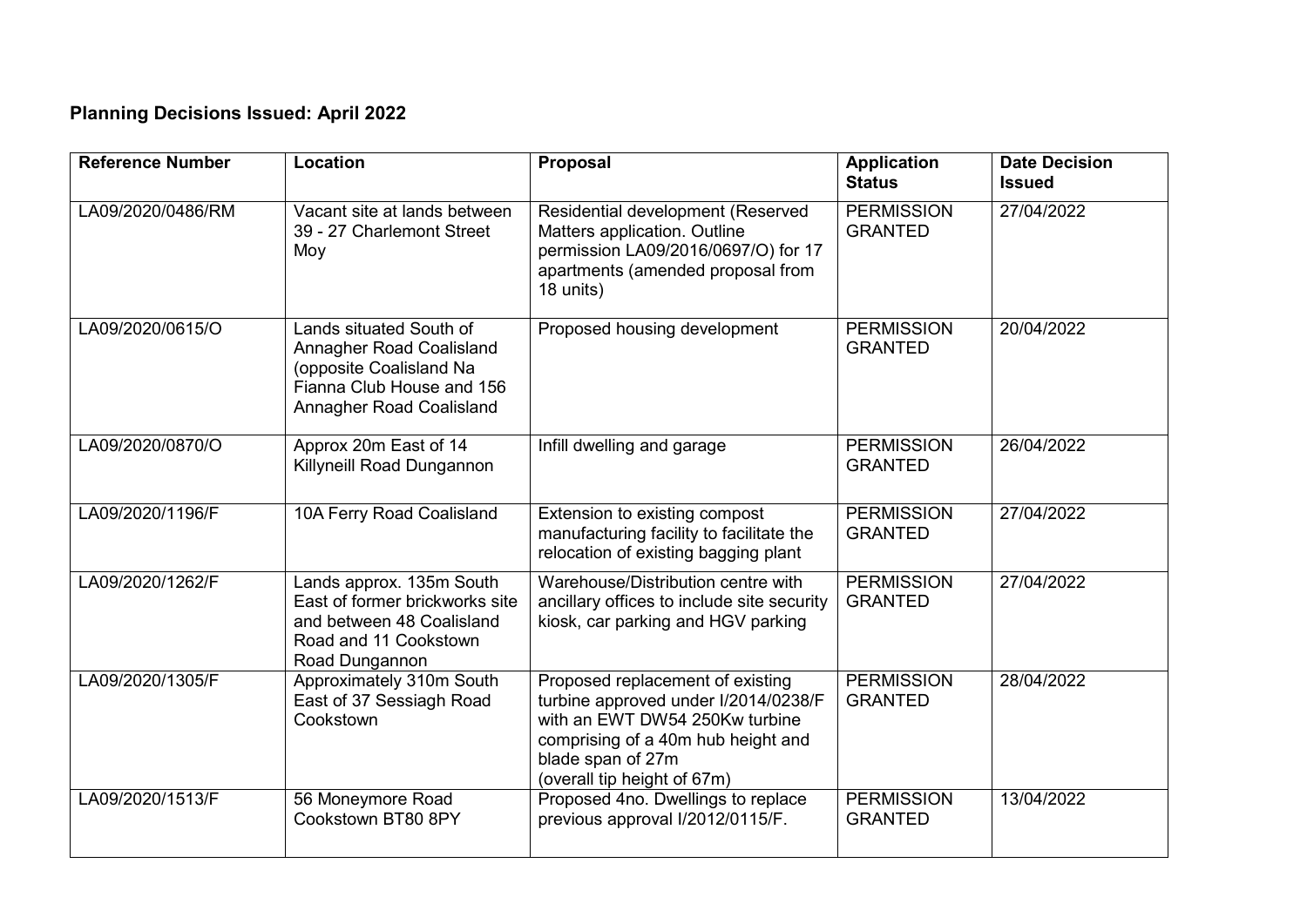| <b>Reference Number</b> | Location                                                                                                                                                                                                    | Proposal                                                                                                                                                                                  | <b>Application</b><br><b>Status</b> | <b>Date Decision</b><br><b>Issued</b> |
|-------------------------|-------------------------------------------------------------------------------------------------------------------------------------------------------------------------------------------------------------|-------------------------------------------------------------------------------------------------------------------------------------------------------------------------------------------|-------------------------------------|---------------------------------------|
| LA09/2020/1557/F        | Lands to the rear and<br>immediately West of numbers<br>18 and 20 Mullaghteige Road<br><b>Bush Dungannon</b>                                                                                                | Erection of 13 dwellings (11<br>Detached and 2 Semi detached) with<br>garages and associated site works<br>(revised plans)                                                                | <b>PERMISSION</b><br><b>GRANTED</b> | 20/04/2022                            |
| LA09/2020/1595/RM       | Approx 40m South of 73<br><b>Stewartstown Road</b><br>Coalisland                                                                                                                                            | 2 storey dwelling & attached domestic<br>garage                                                                                                                                           | <b>PERMISSION</b><br><b>GRANTED</b> | 13/04/2022                            |
| LA09/2020/1644/F        | 14 Granville Ind. Estate<br><b>Granville Road Dungannon</b>                                                                                                                                                 | Proposed retaining walls, roof to<br>existing storage bays. Intake hopper<br>and conveyors                                                                                                | <b>PERMISSION</b><br><b>GRANTED</b> | 12/04/2022                            |
| LA09/2021/0018/F        | Lands south of Royal School<br>Dungannon and to rear of 14-<br>40 Ranfurly Road Dungannon<br>(Sites 8 to 24 postal Numbers<br>192 123 Castle Glen Avenue<br>and 1-11 and 15 Castle Glen<br>Manor Dungannon) | Part amendment of housing<br>development site layout approved<br>under M/2013/0071/F 15 units in total                                                                                    | <b>PERMISSION</b><br><b>GRANTED</b> | 13/04/2022                            |
| LA09/2021/0054/O        | Approx 60m SW of No 125a<br><b>Ballinderry Bridge Road</b><br>Cookstown                                                                                                                                     | Site for a dwelling & domestic garage<br>based on Policy CTY10 (dwelling on a<br>farm)                                                                                                    | <b>PERMISSION</b><br><b>GRANTED</b> | 12/04/2022                            |
| LA09/2021/0111/F        | Land approx. 170m S.E. of 15<br>Halftown Road Ballylagan<br>Augher                                                                                                                                          | Erection of free range poultry unit<br>(max no. birds 16000) litter shed<br>2feed bins and associated works                                                                               | <b>PERMISSION</b><br><b>GRANTED</b> | 05/04/2022                            |
| LA09/2021/0184/F        | <b>Backford Filling Station 21</b><br>Pomeroy Road Donaghmore                                                                                                                                               | Proposed extension to the existing<br>Petrol Filling Station/ shop and 2<br>additional fuel pumps to the forecourt<br>(additional information and plans to<br>address Dfl Roads concerns) | <b>PERMISSION</b><br><b>GRANTED</b> | 26/04/2022                            |
| LA09/2021/0185/O        | South East of 31a<br>Corvanaghan<br>Road Cookstown                                                                                                                                                          | Proposed replacement dwelling                                                                                                                                                             | <b>PERMISSION</b><br><b>GRANTED</b> | 28/04/2022                            |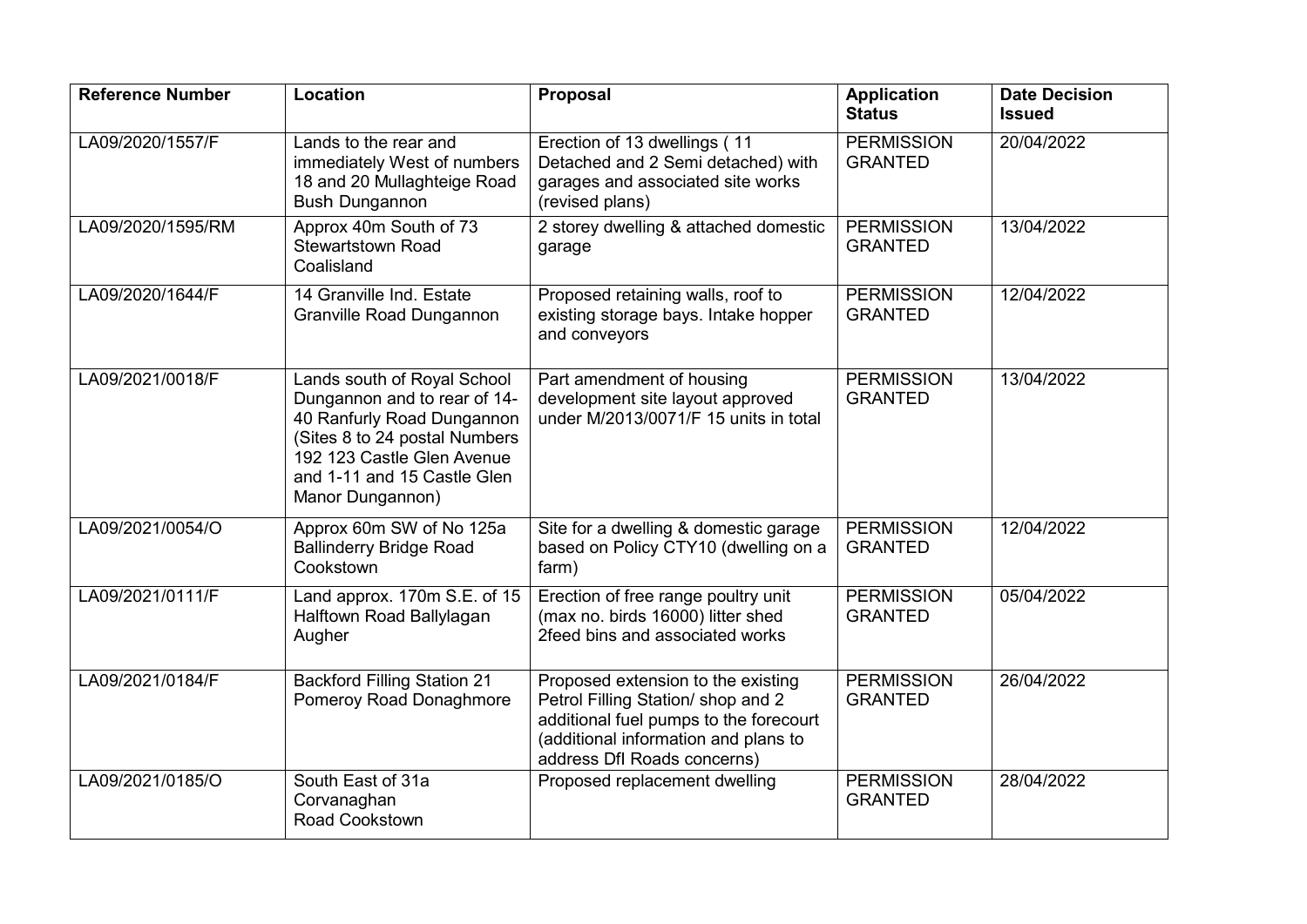| <b>Reference Number</b> | Location                                                                                                                                 | Proposal                                                                                                                                                                                                                                                    | <b>Application</b><br><b>Status</b>                    | <b>Date Decision</b><br><b>Issued</b> |
|-------------------------|------------------------------------------------------------------------------------------------------------------------------------------|-------------------------------------------------------------------------------------------------------------------------------------------------------------------------------------------------------------------------------------------------------------|--------------------------------------------------------|---------------------------------------|
| LA09/2021/0319/F        | Opposite 114 Killyliss Road<br>Eglish Dungannon                                                                                          | Proposed change of house type as<br>approved in M/2004/0778/F from a<br>detached to a pair of semi-detached<br>on site 2                                                                                                                                    | <b>PERMISSION</b><br><b>GRANTED</b>                    | 21/04/2022                            |
| LA09/2021/0428/F        | Lands immediately NW of<br><b>St.Malachys Primary School</b><br>Glencull 107 Omagh Road<br>Seskilgreen Ballygalwey<br>Dungannon BT70 2DB | Proposed widening of carriageway of<br>private laneway to include a<br>pedestrian path, new surface and the<br>realigning / addition of close board<br>timber fencing and all associated site<br>works.                                                     | <b>PERMISSION</b><br><b>GRANTED</b>                    | 21/04/2022                            |
| LA09/2021/0451/F        | Lands approx. 170m North<br>East of 40 Ballynahaye Road<br>Ballynahaye<br>Ballygawley                                                    | Proposed change of use of existing<br>horse stable building to dog re-<br>homing centre, proposed retention of<br>2 no. modular buildings and proposed<br>provision of 1 no. dwelling house, all<br>to be used in association with dog re-<br>homing centre | <b>PLANNING</b><br><b>APPEAL IN</b><br><b>PROGRESS</b> | 21/04/2022                            |
| LA09/2021/0509/F        | 58 Ballyronan Road<br>Magherafelt                                                                                                        | Proposed erection of 6 Industrial<br>units, parking, 2.4m paladin fence and<br>ancillary site works                                                                                                                                                         | <b>PERMISSION</b><br><b>GRANTED</b>                    | 15/04/2022                            |
| LA09/2021/0523/F        | The Flax Inn 27 King Street<br>Magherafelt                                                                                               | Retrospective change of use<br>application from yard to beer garden                                                                                                                                                                                         | <b>PERMISSION</b><br><b>GRANTED</b>                    | 25/04/2022                            |
| LA09/2021/0549/O        | Lands adjacent 36a<br><b>Ballymulligan Road</b><br>Moneymore Magherafelt<br><b>BT457TT</b>                                               | Proposed dwelling on a farm.                                                                                                                                                                                                                                | <b>PERMISSION</b><br><b>GRANTED</b>                    | 12/04/2022                            |
| LA09/2021/0552/F        | Site approx. 300m SE of 50<br>Omagh Road Ballygawley Co<br>Tyrone BT70 2BQ                                                               | Erection of two storey farm dwelling<br>and garage, reuse of existing access<br>from main road and associated<br>siteworks and landscaping.                                                                                                                 | <b>PERMISSION</b><br><b>GRANTED</b>                    | 06/04/2022                            |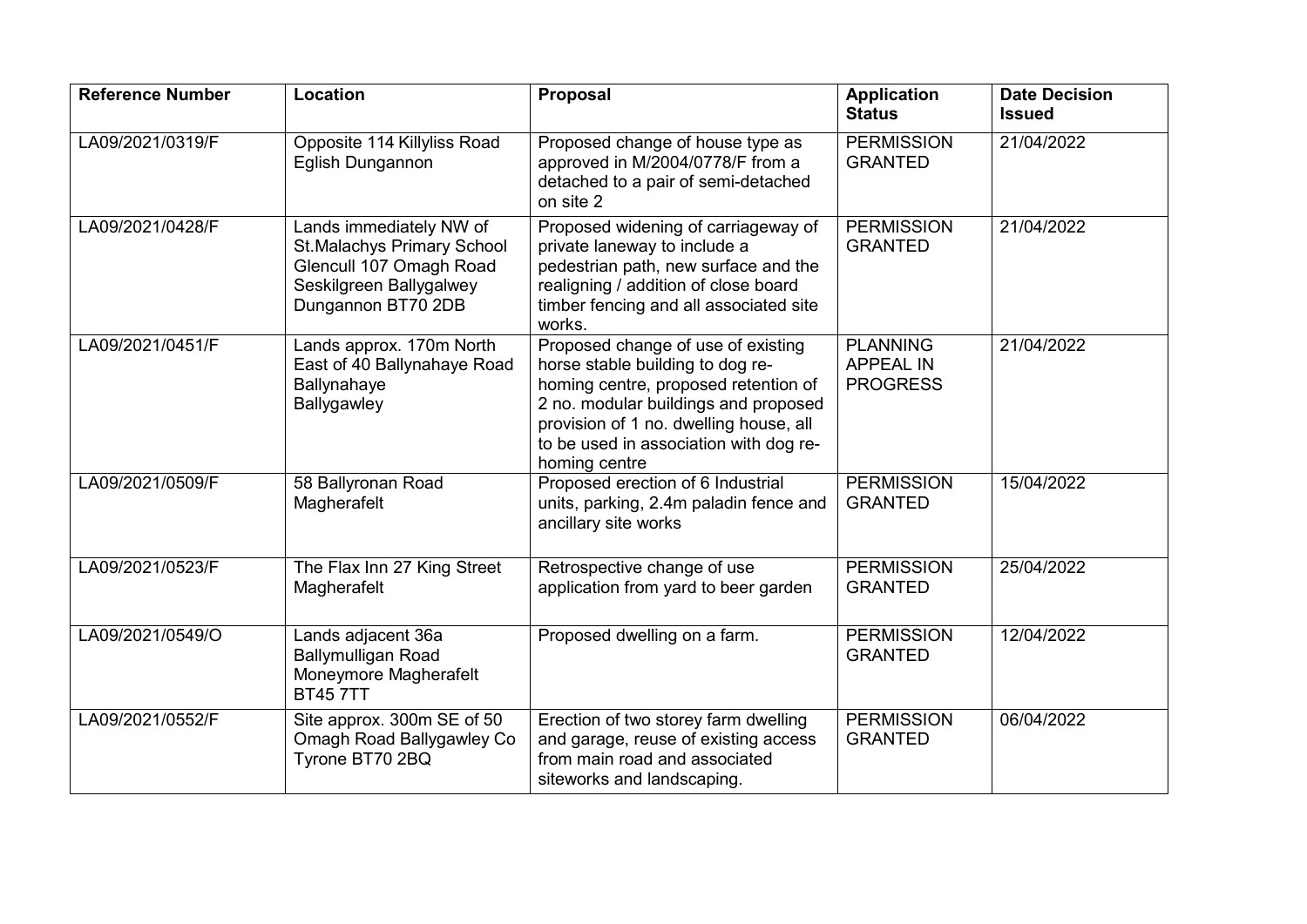| <b>Reference Number</b> | Location                                                                               | Proposal                                                                                                                                                                                                                                                                                                   | <b>Application</b><br><b>Status</b> | <b>Date Decision</b><br><b>Issued</b> |
|-------------------------|----------------------------------------------------------------------------------------|------------------------------------------------------------------------------------------------------------------------------------------------------------------------------------------------------------------------------------------------------------------------------------------------------------|-------------------------------------|---------------------------------------|
| LA09/2021/0622/F        | 10 Corrick Road Straw<br>Draperstown                                                   | Proposed extension and alterations<br>to existing clubhouse to provide multi-<br>purpose sports hall, associated<br>changing facilities, community gym<br>and associated parking and site works                                                                                                            | <b>PERMISSION</b><br><b>GRANTED</b> | 05/04/2022                            |
| LA09/2021/0642/O        | 150m North West of 81<br>Kinturk Road Coagh                                            | Dwelling and garage                                                                                                                                                                                                                                                                                        | <b>PERMISSION</b><br><b>GRANTED</b> | 01/04/2022                            |
| LA09/2021/0643/F        | 15m South West of 49<br>Mayogall Road Gulladuff<br>Magherafelt                         | Change of house type from approved<br>application H/2012/0100/RM                                                                                                                                                                                                                                           | <b>PERMISSION</b><br><b>GRANTED</b> | 12/04/2022                            |
| LA09/2021/0661/O        | Approx 290m NNW of 14<br><b>Aghintain Road Carntall Beg</b><br>Clogher Tyrone BT76 0UY | Proposed dwelling & detached<br>domestic garage.                                                                                                                                                                                                                                                           | <b>PERMISSION</b><br><b>GRANTED</b> | 14/04/2022                            |
| LA09/2021/0684/O        | 108m South West of 19<br>Annaghquin Road Cookstown                                     | Proposed site for a dwelling and<br>double domestic garage on a farm                                                                                                                                                                                                                                       | <b>PERMISSION</b><br><b>GRANTED</b> | 20/04/2022                            |
| LA09/2021/0685/F        | Lands at 141 Moneymore<br>Road Dunman Bridge<br>Cookstown                              | Proposed whey protein concentrate<br>(WPC) processing, storage and<br>dispatch project at existing cheese<br>processing factory including 2 chiller<br>units, 5No. 100000L silos 2No.<br>150000L silos within a 3m high bund<br>area and associated equipment and<br>site works including acoustic fencing | <b>PERMISSION</b><br><b>GRANTED</b> | 20/04/2022                            |
| LA09/2021/0728/F        | 45 Glenhoy Road Bank<br>Augher Co Tyrone                                               | Extension to rear of ex. 2 storey<br>dwelling.                                                                                                                                                                                                                                                             | <b>PERMISSION</b><br><b>GRANTED</b> | 20/04/2022                            |
| LA09/2021/0735/O        | 55m NorthNorthWest of 3<br>Lisnamuck Hill Lisnamuck<br>Maghera                         | Proposed site for dwelling and<br>domestic garage under policy CTY10<br>- dwelling on a farm                                                                                                                                                                                                               | <b>PERMISSION</b><br><b>GRANTED</b> | 01/04/2022                            |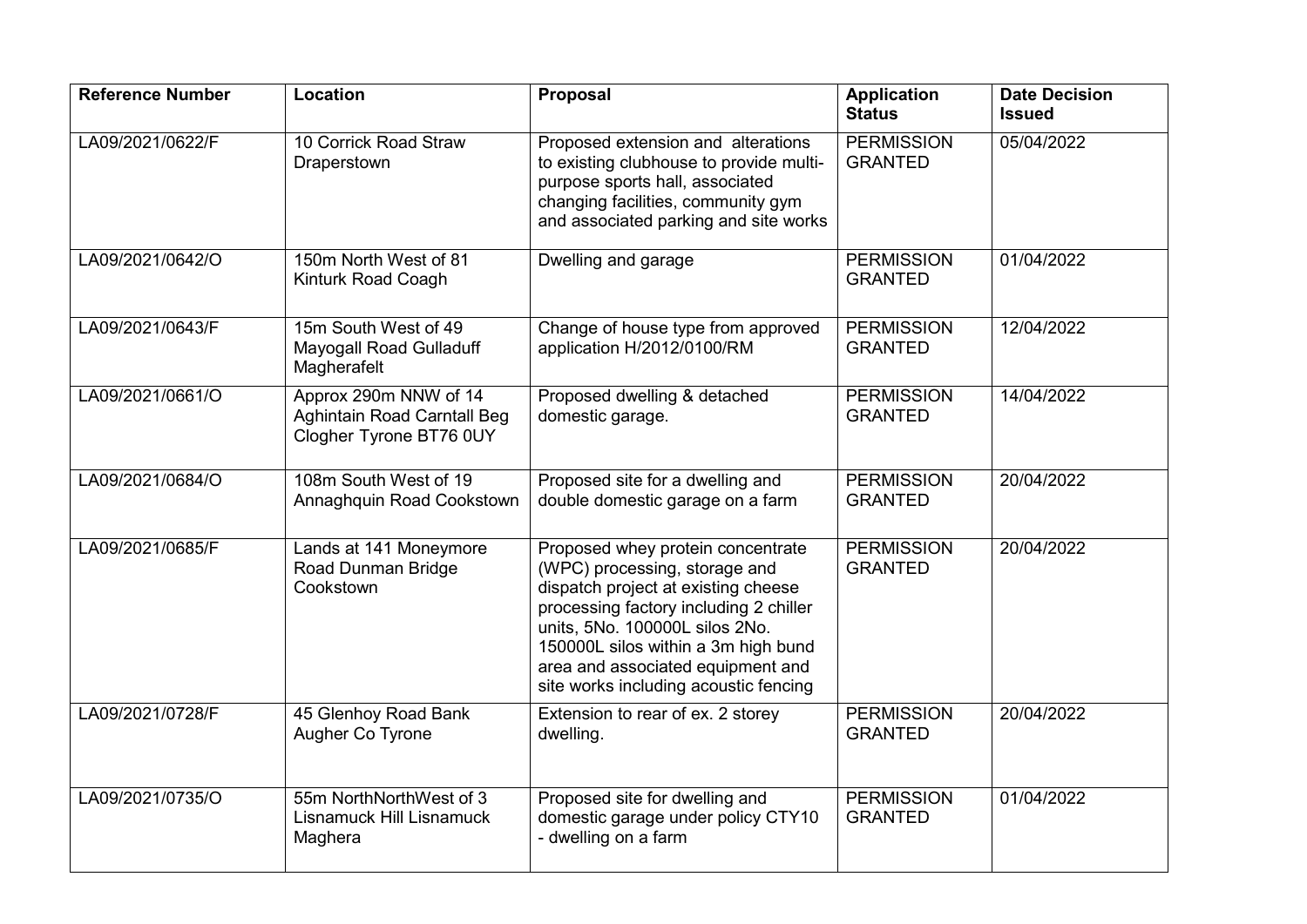| <b>Reference Number</b> | <b>Location</b>                                                                                           | <b>Proposal</b>                                                                                                                                                                              | <b>Application</b><br><b>Status</b>   | <b>Date Decision</b><br><b>Issued</b> |
|-------------------------|-----------------------------------------------------------------------------------------------------------|----------------------------------------------------------------------------------------------------------------------------------------------------------------------------------------------|---------------------------------------|---------------------------------------|
| LA09/2021/0752/F        | 3 Moboy Road Pomeroy                                                                                      | Erection of dwelling and garage in<br>substitution of I/2011/0416/F                                                                                                                          | <b>PERMISSION</b><br><b>GRANTED</b>   | 13/04/2022                            |
| LA09/2021/0814/DC       | <b>Phoenix Integrated Primary</b><br>School 80 Fountain Road<br>Cookstown                                 | Discharge of Conditions: No's 4,5 & 6<br>of LA09/2020/1325/F                                                                                                                                 | <b>CONDITION</b><br><b>DISCHARGED</b> | 28/04/2022                            |
| LA09/2021/0825/F        | Lands to the immediate north<br>and north west of 8A Craigs<br>Road Cookstown                             | Proposed extension of existing<br>haulage yard to provide for erection of<br>haulage shed, incorporating office and<br>staff welfare facilities, lorry wash bay<br>and associated site works | <b>PERMISSION</b><br><b>GRANTED</b>   | 15/04/2022                            |
| LA09/2021/0916/F        | Site SE of 126 Hillhead Road<br>Castledawson                                                              | Two storey infill dwelling & single<br>storey granny flat                                                                                                                                    | <b>PERMISSION</b><br><b>GRANTED</b>   | 05/04/2022                            |
| LA09/2021/0936/F        | Site 30m N.E. of 74<br><b>Kilmascally Road Ardboe</b><br>Dungannon BT71 5BJ                               | Proposed expansion of existing truss<br>production facilities to include a<br>proposed truss production & timber<br>storage unit                                                             | <b>PERMISSION</b><br><b>GRANTED</b>   | 04/04/2022                            |
| LA09/2021/1037/F        | Lands immediately south east<br>of the boundary of 9 15 & 17<br><b>Edendoit Road Pomeroy</b><br>Co.Tyrone | Removal of right turn lane to access<br>as previously approved under<br>applications I/2006/1070, 1/2011/0308<br>& LA09/2016/0708/F                                                          | <b>PERMISSION</b><br><b>GRANTED</b>   | 20/04/2022                            |
| LA09/2021/1094/F        | 7m North of No6 Gortin<br><b>Heights Dungannon BT71</b><br>6EL                                            | 1No detached dwelling with garage.<br>Proposed dwelling to be a storey and<br>3/4 with a single storey garage with<br>sewage treatment plant (Additional<br>Sewage Treatment Plant)          | <b>PERMISSION</b><br><b>GRANTED</b>   | 05/04/2022                            |
| LA09/2021/1152/DC       | Holy Trinity College 9-29<br><b>Chapel Street Cookstown</b>                                               | Discharge of Conditions 2,3 and 4 of<br>Approval LA09/2019/0665/F                                                                                                                            | <b>CONDITION</b><br><b>DISCHARGED</b> | 28/04/2022                            |
| LA09/2021/1153/F        | Land 15m North of 67<br><b>Glencrew Road Aughnacloy</b>                                                   | Proposed change of house type to<br>previously approved Ref:<br>M/1993/0614 for 2 storey dwelling                                                                                            | <b>PERMISSION</b><br><b>GRANTED</b>   | 06/04/2022                            |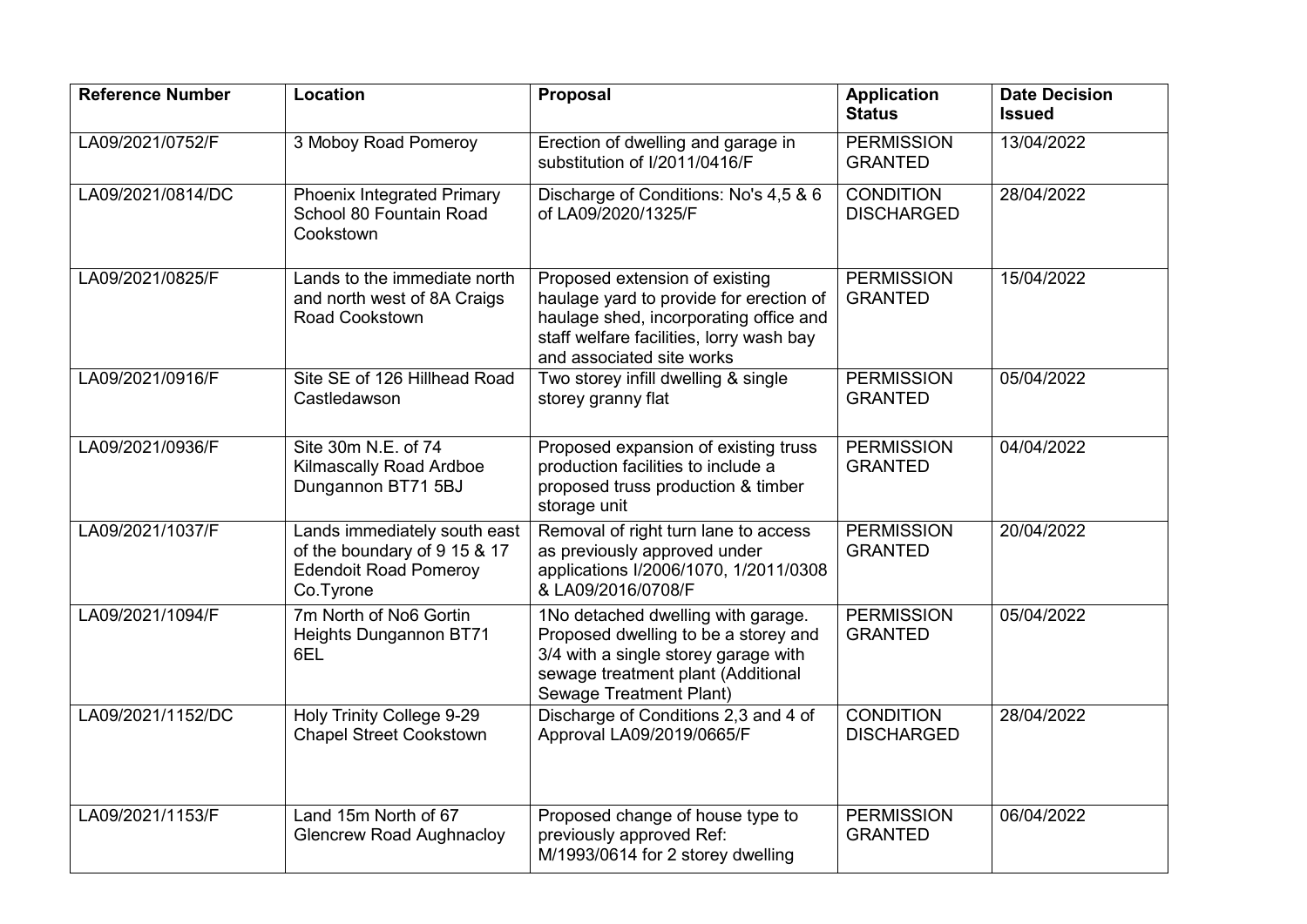| <b>Reference Number</b> | Location                                                                       | Proposal                                                                                                                                                                                                                           | <b>Application</b><br><b>Status</b> | <b>Date Decision</b><br><b>Issued</b> |
|-------------------------|--------------------------------------------------------------------------------|------------------------------------------------------------------------------------------------------------------------------------------------------------------------------------------------------------------------------------|-------------------------------------|---------------------------------------|
| LA09/2021/1174/O        | Approx 450m W SW of No<br>111 Sixtowns Road<br>Draperstown BT45 7BE            | Proposed replacement dwelling &<br>detached double garage.                                                                                                                                                                         | <b>PERMISSION</b><br><b>GRANTED</b> | 12/04/2022                            |
| LA09/2021/1202/F        | Bracken Bawn Ballyheifer<br>Road Magherafelt                                   | Erection of 10 Houses, access,<br>landscaping and associated site<br>works (change of dwelling types from<br>permission H/2010/0177/F including<br>removal of townhouse house types to<br>semi detached and detached<br>dwellings) | <b>PERMISSION</b><br><b>GRANTED</b> | 15/04/2022                            |
| LA09/2021/1215/F        | Lands approx. 30m West of<br>96 Glenhoy Road Ballygawley<br>Dungannon          | Proposed infill dwelling and garage<br>and all associated landscaping and<br>site works                                                                                                                                            | <b>PERMISSION</b><br><b>GRANTED</b> | 21/04/2022                            |
| LA09/2021/1252/F        | 370m NW of junction of<br><b>Glernarney and Knockaleery</b><br>Roads Cookstown | Dwelling and garage (change of<br>design details from that approved and<br>commenced under<br>I/2011/0240/F)                                                                                                                       | <b>PERMISSION</b><br><b>GRANTED</b> | 21/04/2022                            |
| LA09/2021/1264/F        | Adjacent to 52 Burn Road<br>Cookstown                                          | Proposed detached two storey<br>dwelling                                                                                                                                                                                           | <b>PERMISSION</b><br><b>GRANTED</b> | 12/04/2022                            |
| LA09/2021/1273/F        | To the rear of 73 Main Street<br>Augher                                        | Erection of replacement agricultural<br>shed for storage and maintenance of<br>farm machinery                                                                                                                                      | <b>PERMISSION</b><br><b>GRANTED</b> | 13/04/2022                            |
| LA09/2021/1276/O        | 35m N.W. of 270 Killyman<br>Road Dungannon                                     | Proposed dwelling (including waste<br>water treatment plant)                                                                                                                                                                       | <b>PERMISSION</b><br><b>REFUSED</b> | 01/04/2022                            |
| LA09/2021/1316/O        | Approx 50m South of 33<br><b>Kanes Rampart Coalisland</b>                      | site for dwelling and garage, (dwelling<br>on a farm)                                                                                                                                                                              | <b>PERMISSION</b><br><b>GRANTED</b> | 13/04/2022                            |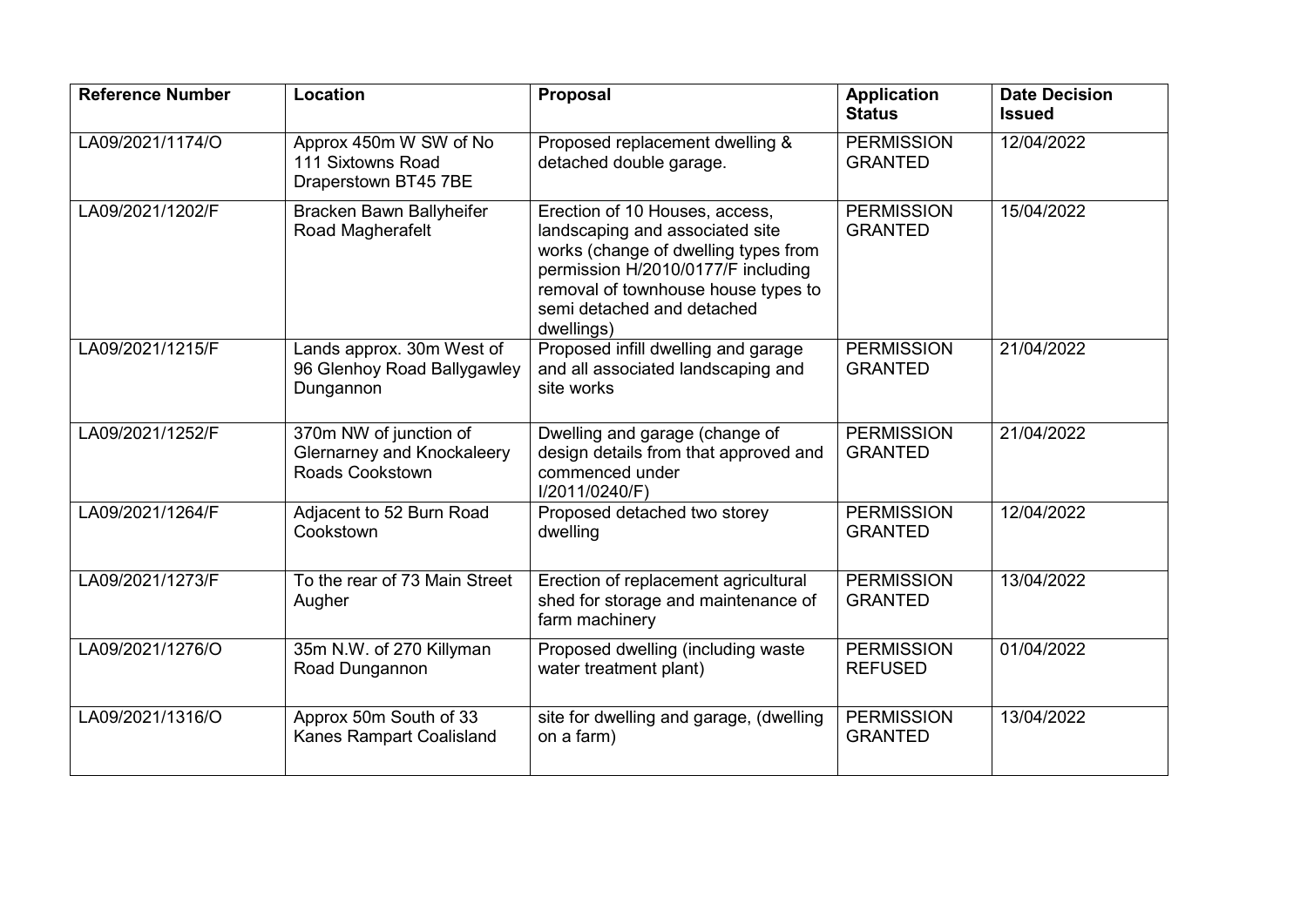| <b>Reference Number</b> | Location                                                                        | Proposal                                                                                                                                                                                                                                                                                                                                                                                                                                                                                                                                        | <b>Application</b><br><b>Status</b>    | <b>Date Decision</b><br><b>Issued</b> |
|-------------------------|---------------------------------------------------------------------------------|-------------------------------------------------------------------------------------------------------------------------------------------------------------------------------------------------------------------------------------------------------------------------------------------------------------------------------------------------------------------------------------------------------------------------------------------------------------------------------------------------------------------------------------------------|----------------------------------------|---------------------------------------|
| LA09/2021/1325/LDP      | Lands immediately adjacent<br>and South of 111 Ballynakilly<br>Road Coalisland  | Proposed Certificate of Lawfulness of<br>proposed use or development<br>establishing the lawful<br>commencement of full planning<br>permission M/2014/0340/F [by way of<br>works associated in the course of the<br>erection of a Centralised Anaerobic<br>Digestion (CAD) plant including<br>implementing vehicular<br>access/visibility splays, right turn lane<br>and drainage system and laying of<br>pump building foundations] prior to the<br>expiration date of 17 November 2020<br>allowing future completion at a<br>subsequent date. | <b>PERMITTED</b><br><b>DEVELOPMENT</b> | 14/04/2022                            |
| LA09/2021/1351/F        | 5 Station Road Castledawson                                                     | Proposed 4No. apartments including<br>demolition of existing buildings                                                                                                                                                                                                                                                                                                                                                                                                                                                                          | <b>PERMISSION</b><br><b>GRANTED</b>    | 15/04/2022                            |
| LA09/2021/1364/F        | Rear of 108 Main Street<br>Fivemiletown                                         | Change of use from domestic garage<br>to food preparation, storage &<br>distribution.                                                                                                                                                                                                                                                                                                                                                                                                                                                           | <b>PERMISSION</b><br><b>GRANTED</b>    | 21/04/2022                            |
| LA09/2021/1371/F        | Approx. 165m SE of 12<br>Latbeg Road Clogher.                                   | Proposed replacement dwelling &<br>detached domestic garage.                                                                                                                                                                                                                                                                                                                                                                                                                                                                                    | <b>PERMISSION</b><br><b>GRANTED</b>    | 04/04/2022                            |
| LA09/2021/1406/O        | 50m North of 11A Strawmore<br>Road Draperstown                                  | Proposed off site replacement<br>dwelling and garage                                                                                                                                                                                                                                                                                                                                                                                                                                                                                            | <b>PERMISSION</b><br><b>GRANTED</b>    | 05/04/2022                            |
| LA09/2021/1458/F        | 40m West of 54 Coash Road<br>Dungannon                                          | Conversion of existing barn to<br>dwelling house                                                                                                                                                                                                                                                                                                                                                                                                                                                                                                | <b>PERMISSION</b><br><b>GRANTED</b>    | 05/04/2022                            |
| LA09/2021/1477/DC       | Adjacent to Junction of<br><b>Station Road &amp; Tullybroom</b><br>Road Clogher | Discharge of Conditions 13 & 15 of<br>Planning Approval LA09/2017/1226/F                                                                                                                                                                                                                                                                                                                                                                                                                                                                        | <b>CONDITION</b><br><b>DISCHARGED</b>  | 28/04/2022                            |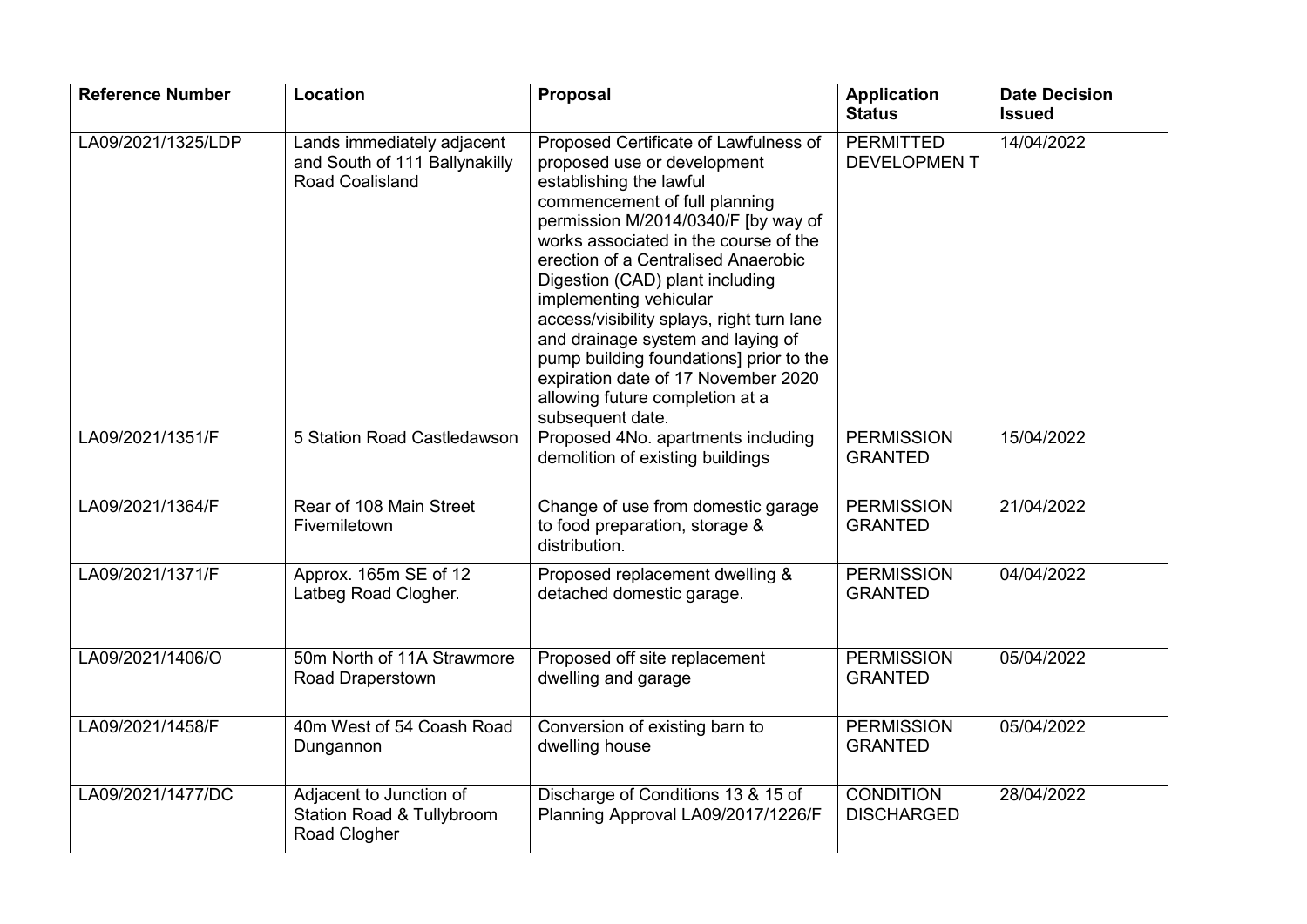| <b>Reference Number</b> | Location                                                             | Proposal                                                                                                                                                                       | <b>Application</b><br><b>Status</b>    | <b>Date Decision</b><br><b>Issued</b> |
|-------------------------|----------------------------------------------------------------------|--------------------------------------------------------------------------------------------------------------------------------------------------------------------------------|----------------------------------------|---------------------------------------|
| LA09/2021/1488/F        | Approx 150m S.E. of 38<br>Luney Road Magherafelt                     | Proposed new farm silo                                                                                                                                                         | <b>PERMISSION</b><br><b>GRANTED</b>    | 13/04/2022                            |
| LA09/2021/1517/RM       | 75m North west of No60<br><b>Tirgarvil Road Upperlands</b>           | Proposed Dwelling & Detached<br>Domestic Garage                                                                                                                                | <b>PERMISSION</b><br><b>GRANTED</b>    | 12/04/2022                            |
| LA09/2021/1520/RM       | Lands to the rear of 57A<br>Kilrea Road Portglenone                  | New dwelling and garage                                                                                                                                                        | <b>PERMISSION</b><br><b>GRANTED</b>    | 27/04/2022                            |
| LA09/2021/1533/F        | Lands at 141 Moneymore<br>Road Dunman Bridge<br>Cookstown            | Retention of additional balance tank<br>and associated site works at an<br>existing effluent treatment plant at<br>existing cheese processing factory<br>(amended description) | <b>PERMISSION</b><br><b>GRANTED</b>    | 20/04/2022                            |
| LA09/2021/1557/F        | Mellons Bar 39-37 Main<br><b>Street Clogher</b>                      | Proposed change of use from public<br>house to licenced restaurant                                                                                                             | <b>PERMISSION</b><br><b>GRANTED</b>    | 13/04/2022                            |
| LA09/2021/1567/F        | Land to the rear of 7<br>Desertlyn Road Moneymore<br><b>BT45 7TY</b> | Proposed 1no. pig shed with 1no.<br>feed bin, loading bay and associated<br>site works (pig sheds to contain 4,500<br>weaner pigs <30kg).                                      | <b>PERMISSION</b><br><b>GRANTED</b>    | 25/04/2022                            |
| LA09/2021/1593/O        | North of 37 Ballynafeagh<br>Road Stewartstown                        | Proposed farm dwelling and domestic<br>garage                                                                                                                                  | <b>PERMISSION</b><br><b>GRANTED</b>    | 12/04/2022                            |
| LA09/2021/1600/F        | Site Opposite 23 Eskragh<br>Road Dungannon                           | <b>Proposed Dwelling</b>                                                                                                                                                       | <b>PERMISSION</b><br><b>GRANTED</b>    | 13/04/2022                            |
| LA09/2021/1649/LDP      | Adjacent to 28 Florance Road<br>Clogher                              | Proposed completion of domestic<br>dwelling previously approved under<br>M/2005/1286/RM                                                                                        | <b>PERMITTED</b><br><b>DEVELOPMENT</b> | 05/04/2022                            |
| LA09/2021/1654/DC       | 67 Main Street Fivemiletown                                          | Discharge of condition 3 of Planning<br>Approval LA09/2020/0625/F                                                                                                              | <b>CONDITION</b><br><b>DISCHARGED</b>  | 05/04/2022                            |
| LA09/2021/1660/F        | 230m NE of 8 Cookstown<br>Road Dungannon                             | Proposed off-site replacement single<br>storey dwelling, carport & garage                                                                                                      | <b>PERMISSION</b><br><b>GRANTED</b>    | 21/04/2022                            |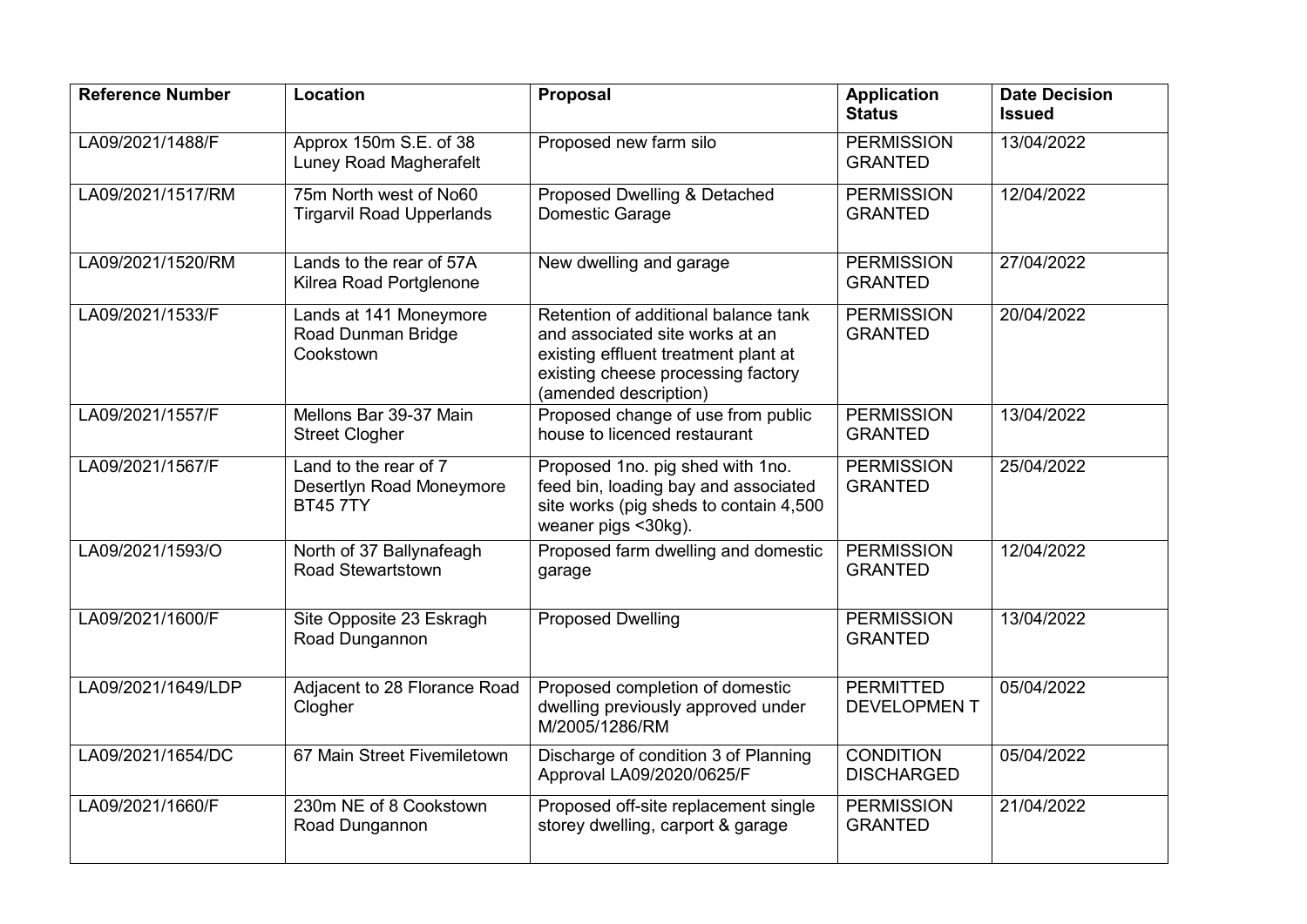| <b>Reference Number</b> | Location                                                                                           | Proposal                                                                                                                                                                                                                                                                                                                 | <b>Application</b><br><b>Status</b> | <b>Date Decision</b><br><b>Issued</b> |
|-------------------------|----------------------------------------------------------------------------------------------------|--------------------------------------------------------------------------------------------------------------------------------------------------------------------------------------------------------------------------------------------------------------------------------------------------------------------------|-------------------------------------|---------------------------------------|
| LA09/2021/1666/F        | Adjacent to 41 Cookstown<br>Road Carland Dungannon                                                 | Retention of Mobile Home (pending<br>the development of M/2009/0980/F)                                                                                                                                                                                                                                                   | <b>PERMISSION</b><br><b>GRANTED</b> | 20/04/2022                            |
| LA09/2021/1682/F        | 100M SE of Kinego House 57<br><b>Trewmount Road Killyman</b><br>Dungannon                          | Change of house and garage type<br>from previously approved dwelling<br>and double garage.                                                                                                                                                                                                                               | <b>PERMISSION</b><br><b>GRANTED</b> | 05/04/2022                            |
| LA09/2021/1685/RM       | Lands adjacent 34b Moor<br>Road Coalisland                                                         | Proposal infill dwelling.                                                                                                                                                                                                                                                                                                | <b>PERMISSION</b><br><b>GRANTED</b> | 14/04/2022                            |
| LA09/2021/1692/O        | Lands between 14 and 24<br>Rossmore Road Dungannon                                                 | <b>Renewal of Outline Planning</b><br>Permission LA09/2018/1095 for infill<br>dwelling and garage.                                                                                                                                                                                                                       | <b>PERMISSION</b><br><b>GRANTED</b> | 21/04/2022                            |
| LA09/2021/1695/F        | 44 Favour Royal Road<br>Aughnacloy                                                                 | Change of house design and location<br>as approved under M/2013/0259/F                                                                                                                                                                                                                                                   | <b>PERMISSION</b><br><b>GRANTED</b> | 05/04/2022                            |
| LA09/2021/1696/F        | 2 Mulvnavoo Road<br>Draperstown                                                                    | Proposed off site replacement<br>dwelling and garage                                                                                                                                                                                                                                                                     | <b>PERMISSION</b><br><b>GRANTED</b> | 27/04/2022                            |
| LA09/2021/1697/F        | Site adjacent and North West<br>of 104A Deerpark Road<br>Toomebridge                               | Proposed new single storey infill<br>dwelling                                                                                                                                                                                                                                                                            | <b>PERMISSION</b><br><b>GRANTED</b> | 13/04/2022                            |
| LA09/2021/1707/F        | Approx 50m South East of 94<br>Kilrea Road Portglenone                                             | Proposed infill dwelling and domestic<br>garage                                                                                                                                                                                                                                                                          | <b>PERMISSION</b><br><b>GRANTED</b> | 05/04/2022                            |
| LA09/2021/1714/F        | Approx 305m West of 14<br>Legmurn Road Stewartstown<br>(accessing onto Coagh Road<br>Stewartstown) | Proposed replacement of existing<br>installed 150KW wind turbine with<br>30m high tower and 23m rotor<br>diameter previously approved under<br>application I/2012/0268/F. Approx<br>480m South East of 55 Coagh Road,<br>Stewartstown with alternative 150KW<br>turbine 41.6m to centre of hub and<br>29m rotor diameter | <b>PERMISSION</b><br><b>GRANTED</b> | 15/04/2022                            |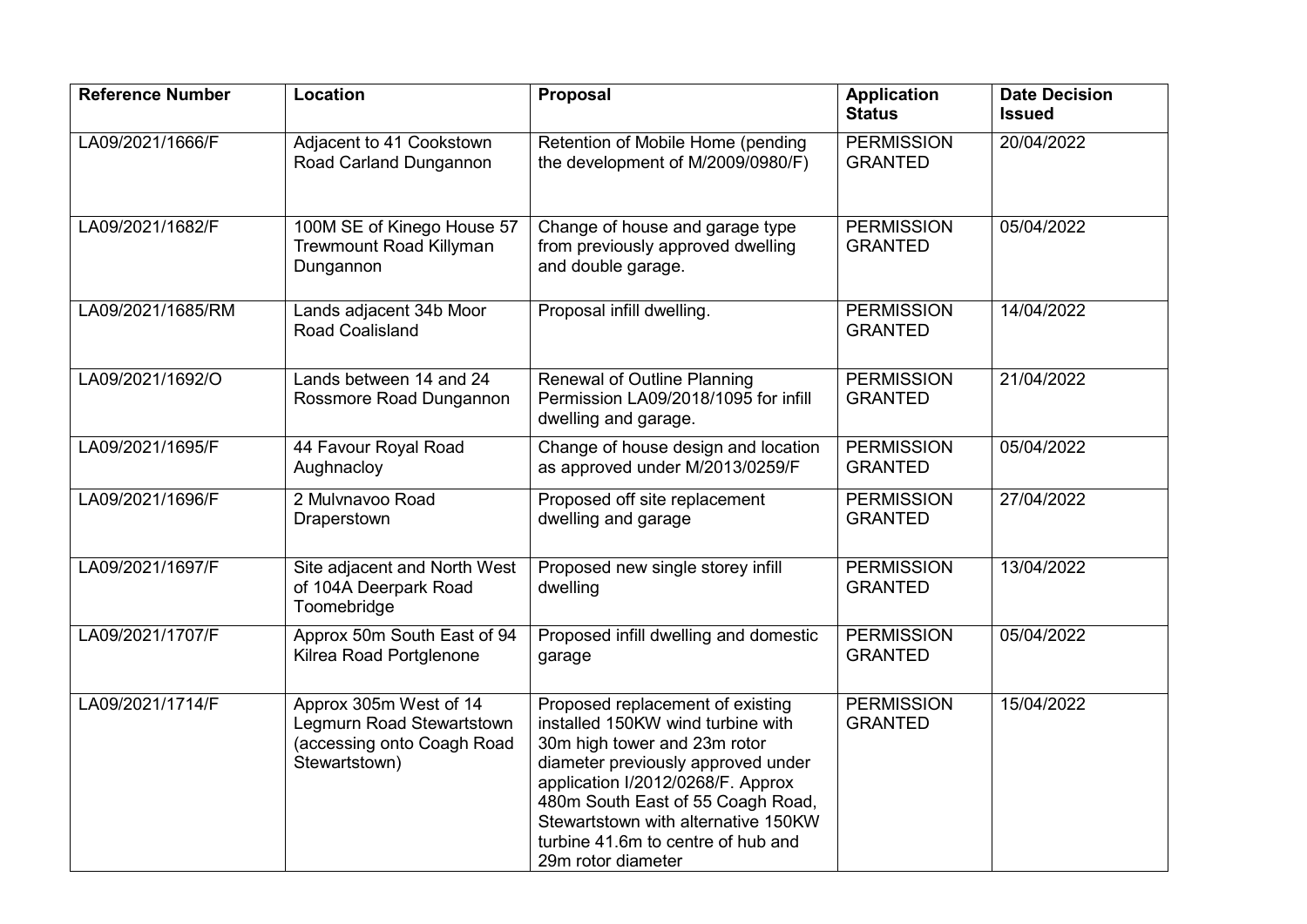| <b>Reference Number</b> | Location                                                                                | Proposal                                                                                                                                                                                                              | <b>Application</b><br><b>Status</b> | <b>Date Decision</b><br><b>Issued</b> |
|-------------------------|-----------------------------------------------------------------------------------------|-----------------------------------------------------------------------------------------------------------------------------------------------------------------------------------------------------------------------|-------------------------------------|---------------------------------------|
| LA09/2021/1720/O        | Between 91 and 93 Cahore<br>Road Draperstown                                            | Proposed infill site for dwelling and<br>garage                                                                                                                                                                       | <b>PERMISSION</b><br><b>GRANTED</b> | 06/04/2022                            |
| LA09/2021/1726/O        | Site 375m East of 83<br>Derrycourtney Road Caledon                                      | <b>Dwelling</b>                                                                                                                                                                                                       | <b>PERMISSION</b><br><b>GRANTED</b> | 21/04/2022                            |
| LA09/2021/1732/F        | 26m S of 63 Tirkane Road<br>Maghera BT46 5NA                                            | Proposed 2 storey dwelling.                                                                                                                                                                                           | <b>PERMISSION</b><br><b>GRANTED</b> | 25/04/2022                            |
| LA09/2021/1735/F        | Lands 100m NW of 21<br>Glengomna Road<br>Draperstown BT45 7JQ                           | Extension to site curtilage, proposed<br>minor changes to previously approved<br>house type to include increase in<br>ridge height, re-opening of garage and<br>addition of new squash court<br>(attached to garage). | <b>PERMISSION</b><br><b>GRANTED</b> | 05/04/2022                            |
| LA09/2021/1742/O        | Infill site between 27 & 29<br>Drumconvis Road Coagh<br>Cookstown Co Tyrone BT80<br>0HD | Proposed site for new dwelling.                                                                                                                                                                                       | <b>PERMISSION</b><br><b>GRANTED</b> | 13/04/2022                            |
| LA09/2021/1745/F        | 330m West of 16 Gortnaskea<br>Road Stewartstown BT71<br>5NY                             | Proposed dwelling & garage.                                                                                                                                                                                           | <b>PERMISSION</b><br><b>GRANTED</b> | 05/04/2022                            |
| LA09/2021/1752/F        | 52 The Oaks Magherafelt<br><b>BT45 5FG</b>                                              | Proposed side extension to provide a<br>single garage.                                                                                                                                                                | <b>PERMISSION</b><br><b>GRANTED</b> | 06/04/2022                            |
| LA09/2021/1755/F        | 93 Mullaghboy Glen<br>Magherafelt                                                       | Alterations & extension to rear of<br>existing dwelling                                                                                                                                                               | <b>PERMISSION</b><br><b>GRANTED</b> | 25/04/2022                            |
| LA09/2021/1767/O        | 275m SE of 80 Gulladuff Hill<br>Slaghtybogy Gulladuff                                   | Off-site replacement dwelling &<br>domestic garage                                                                                                                                                                    | <b>PERMISSION</b><br><b>GRANTED</b> | 13/04/2022                            |
| LA09/2021/1769/F        | Site 50m NW of 135<br>Gortlenaghan<br>Road Galbally Dungannon                           | Proposed dwelling and garage                                                                                                                                                                                          | <b>PERMISSION</b><br><b>GRANTED</b> | 14/04/2022                            |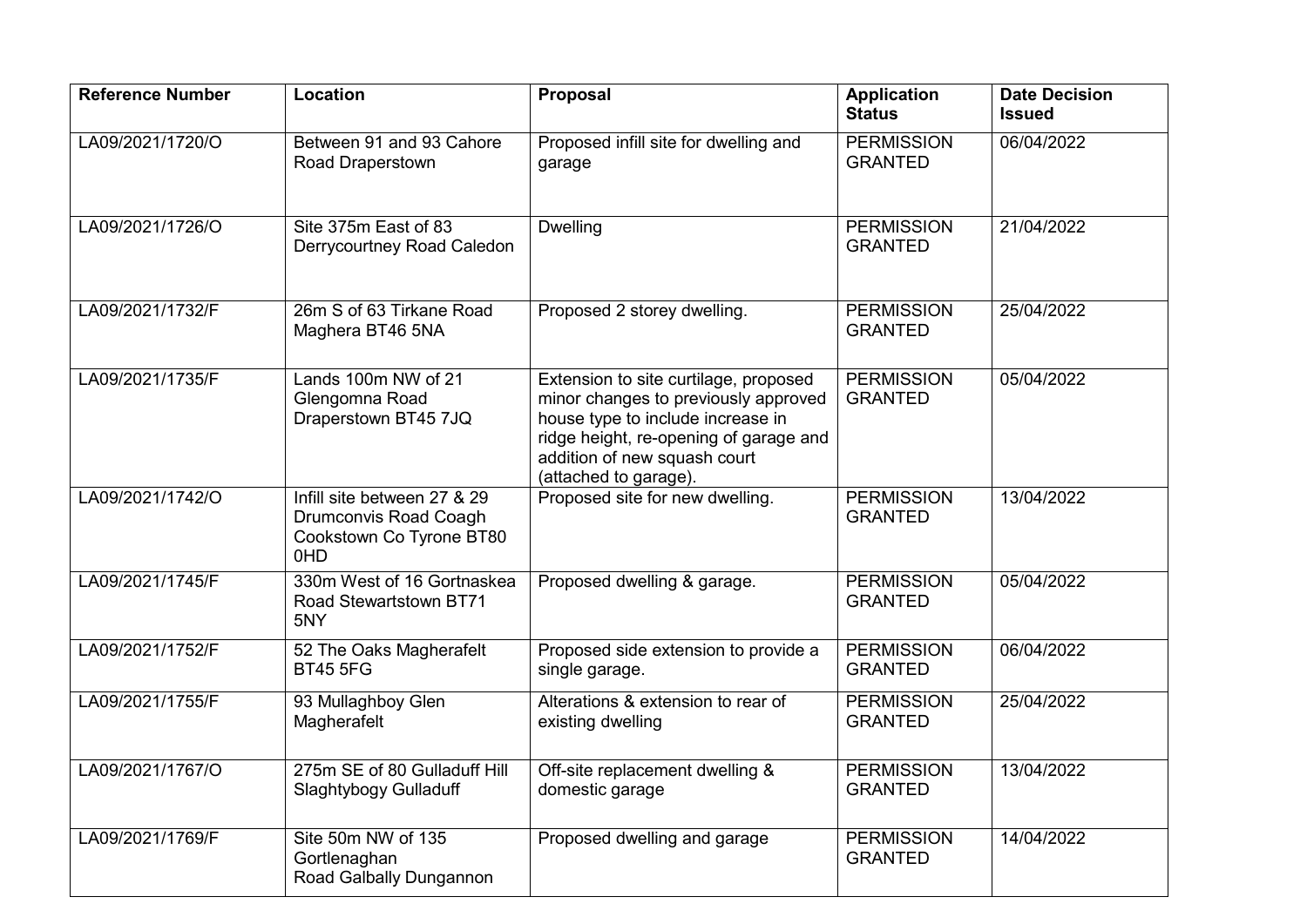| <b>Reference Number</b> | Location                                                                                                                      | Proposal                                                                                        | <b>Application</b><br><b>Status</b> | <b>Date Decision</b><br><b>Issued</b> |
|-------------------------|-------------------------------------------------------------------------------------------------------------------------------|-------------------------------------------------------------------------------------------------|-------------------------------------|---------------------------------------|
| LA09/2021/1792/O        | No 18 Luney Road Motalee<br>Desertmartin BT45 5JN                                                                             | Proposed replacement dwelling &<br>domestic garage.                                             | <b>PERMISSION</b><br><b>GRANTED</b> | 06/04/2022                            |
| LA09/2021/1795/RM       | Lands 35m North East of 8<br><b>Bracklisea Road Draperstown</b>                                                               | Infill Dwelling and garage                                                                      | <b>PERMISSION</b><br><b>GRANTED</b> | 25/04/2022                            |
| LA09/2021/1796/RM       | Between 9 and 15 Wellbrook<br><b>Road Cookstown</b>                                                                           | Proposed new dwelling in infill.<br>Between 9 and 15 Wellbrook Road,<br>Cookstown               | <b>PERMISSION</b><br><b>GRANTED</b> | 25/04/2022                            |
| LA09/2021/1797/F        | Site adjacent to 68 and<br>approximately 45m North<br>West of 64 Ballygittle Road<br>Stewartstown                             | Proposed dwelling and garage                                                                    | <b>PERMISSION</b><br><b>GRANTED</b> | 21/04/2022                            |
| LA09/2021/1802/F        | 8 Killyberry Road Bellaghy<br><b>BT45 8LH</b>                                                                                 | Proposed replacement dwelling with<br>garage and carport using existing<br>access to main road. | <b>PERMISSION</b><br><b>GRANTED</b> | 27/04/2022                            |
| LA09/2021/1804/F        | Site adjacent and North of 20<br>Dunarnon Road Magherafelt                                                                    | Proposed dwelling on a farm                                                                     | <b>PERMISSION</b><br><b>GRANTED</b> | 13/04/2022                            |
| LA09/2021/1814/RM       | 18m West of 98 Cookstown<br>Road 55m South West of<br>(The Garden Corner) Garden<br><b>Centre Cookstown Road</b><br>Dungannon | Proposed dwelling and garage                                                                    | <b>PERMISSION</b><br><b>GRANTED</b> | 13/04/2022                            |
| LA09/2021/1821/RM       | 100m West of 63 Iniscarn<br>Road Desertmartin BT45<br>5NG                                                                     | Proposed dwelling & detached double<br>garage.                                                  | <b>PERMISSION</b><br><b>GRANTED</b> | 25/04/2022                            |
| LA09/2022/0002/F        | Approx 30m South of 25<br>Gortnaskey Road<br>Draperstown                                                                      | Proposed site for farm dwelling and<br>garage                                                   | <b>PERMISSION</b><br><b>GRANTED</b> | 05/04/2022                            |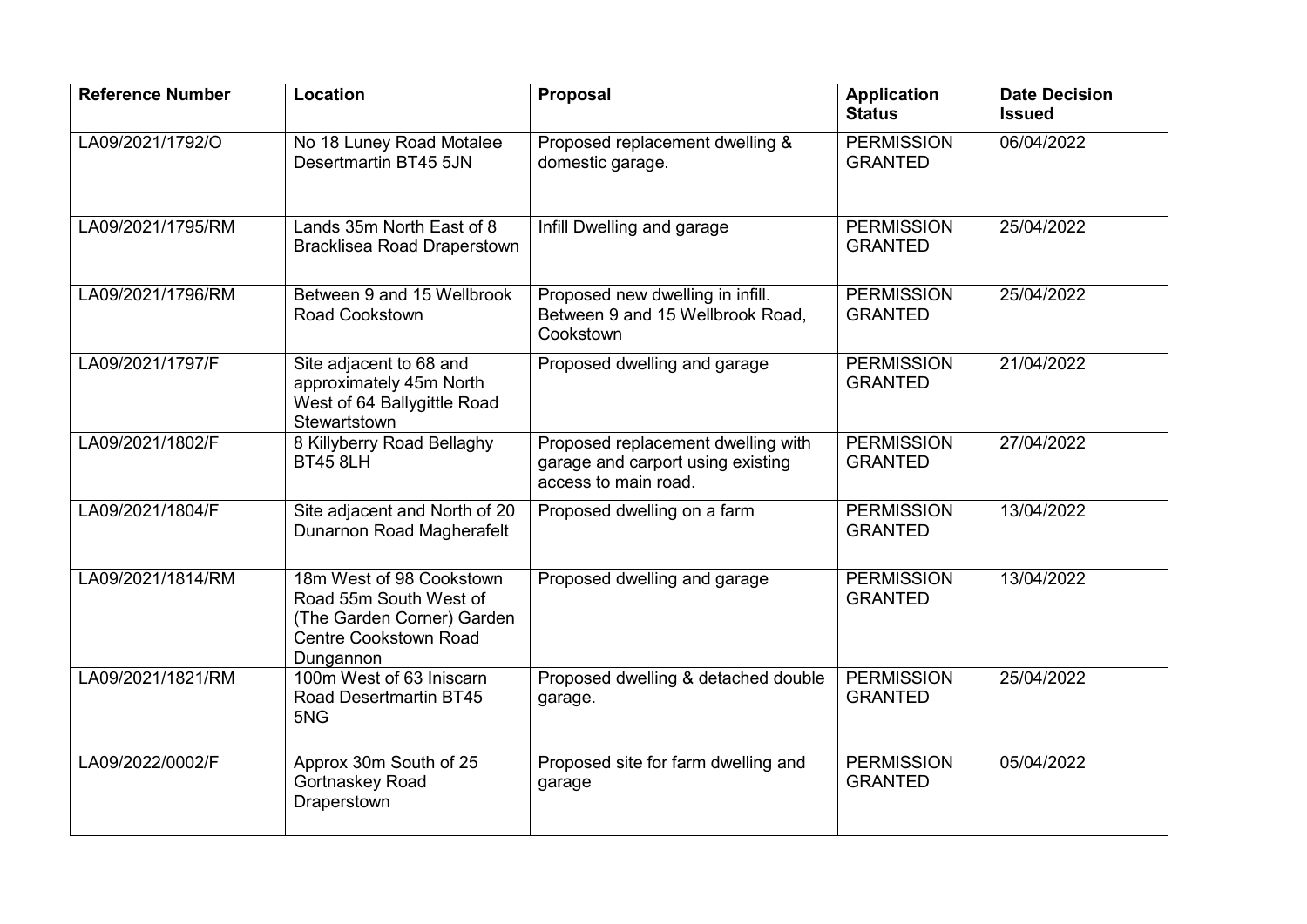| <b>Reference Number</b> | <b>Location</b>                                                          | <b>Proposal</b>                                                                                                                             | <b>Application</b><br><b>Status</b> | <b>Date Decision</b><br><b>Issued</b> |
|-------------------------|--------------------------------------------------------------------------|---------------------------------------------------------------------------------------------------------------------------------------------|-------------------------------------|---------------------------------------|
| LA09/2022/0005/F        | Perfect Image Beauty Salon<br>19 Main Street Clogher                     | Change of use from two first floor<br>Beauty Treatment Rooms to Oral<br><b>Hygiene Suite</b>                                                | <b>PERMISSION</b><br><b>GRANTED</b> | 21/04/2022                            |
| LA09/2022/0012/F        | Lands NW of 15 Loves Road<br>Magherafelt                                 | <b>New Vehicular Access</b>                                                                                                                 | <b>PERMISSION</b><br><b>GRANTED</b> | 13/04/2022                            |
| LA09/2022/0013/F        | 100m (approx.) North/West of<br>16 Soarn Road Cookstown                  | Proposed off-site 2 storey dwelling &<br>double domestic garage to replace<br>unoccupied dwelling                                           | <b>PERMISSION</b><br><b>GRANTED</b> | 12/04/2022                            |
| LA09/2022/0015/F        | 75 Mullanahoe Road Ardboe<br>Dungannon                                   | Two storey extension to School<br>containing W.C acommodation                                                                               | <b>PERMISSION</b><br><b>GRANTED</b> | 06/04/2022                            |
| LA09/2022/0021/RM       | Infill site between 112 & 118<br>Ardboe Road Moortown<br>Cookstown       | New dwelling & garage                                                                                                                       | <b>PERMISSION</b><br><b>GRANTED</b> | 12/04/2022                            |
| LA09/2022/0022/O        | Land between 106 & 108<br><b>Ballyscullion Road Bellaghy</b>             | Infill site for residential dwelling &<br>garage                                                                                            | <b>PERMISSION</b><br><b>GRANTED</b> | 05/04/2022                            |
| LA09/2022/0044/F        | 120m West of Lislane House<br>25 Shantonagh Road Lislane<br>Fivemiletown | Erection of 2 Storey dwelling, garden<br>room and domestic garage, amended<br>plan type to that previously approved<br>under M/2007/0410/RM | <b>PERMISSION</b><br><b>GRANTED</b> | 21/04/2022                            |
| LA09/2022/0052/F        | 46 Tamnamore Road<br>Killyman                                            | Change of house type to that<br>previously approved under<br>LA09/2015/0796/F                                                               | <b>PERMISSION</b><br><b>GRANTED</b> | 05/04/2022                            |
| LA09/2022/0054/RM       | Approx 30m South of No. 41<br>Drumenny Road Cookstown                    | Proposed infill dwelling and garage                                                                                                         | <b>PERMISSION</b><br><b>GRANTED</b> | 27/04/2022                            |
| LA09/2022/0056/O        | 76 Dreenan Road Eden<br>Maghera                                          | Proposed new dwelling and garage                                                                                                            | <b>PERMISSION</b><br><b>GRANTED</b> | 13/04/2022                            |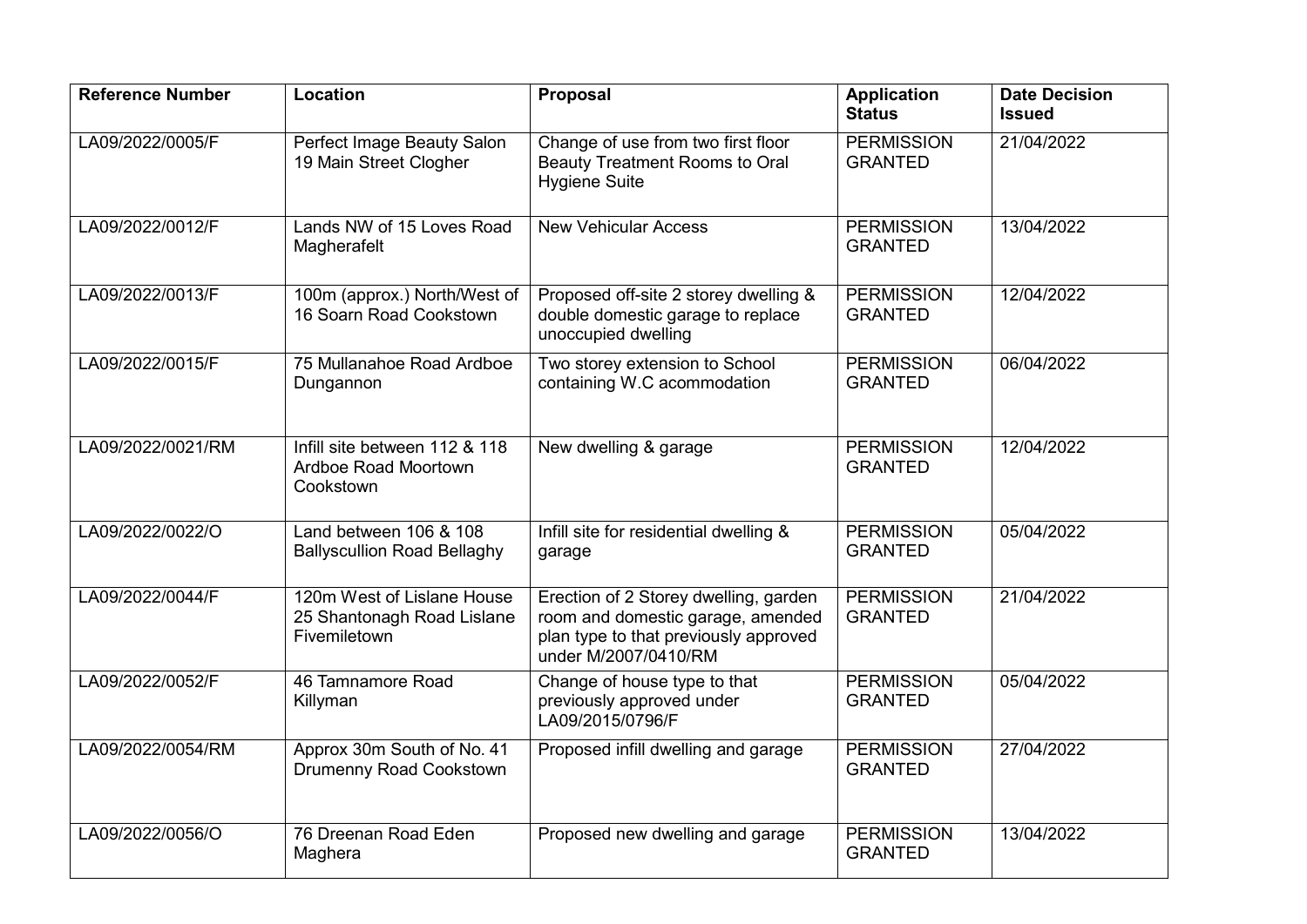| <b>Reference Number</b> | Location                                                                       | Proposal                                                                                                                                                 | <b>Application</b><br><b>Status</b>                                        | <b>Date Decision</b><br><b>Issued</b> |
|-------------------------|--------------------------------------------------------------------------------|----------------------------------------------------------------------------------------------------------------------------------------------------------|----------------------------------------------------------------------------|---------------------------------------|
| LA09/2022/0057/F        | 133b Battery Road Coagh                                                        | Conversion of roof space and<br>detached garage                                                                                                          | <b>PERMISSION</b><br><b>GRANTED</b>                                        | 14/04/2022                            |
| LA09/2022/0064/F        | 27 Ballymulligan Road<br>Magherafelt                                           | Proposed replacement dwelling                                                                                                                            | <b>PERMISSION</b><br><b>GRANTED</b>                                        | 13/04/2022                            |
| LA09/2022/0069/O        | 50M East of 44 Drumkee<br>Road Dungannon                                       | site for infill Dwelling                                                                                                                                 | <b>PERMISSION</b><br><b>GRANTED</b>                                        | 05/04/2022                            |
| LA09/2022/0071/F        | 200m North East of 196<br><b>Mountjoy Road Coalisland</b>                      | Proposed dwelling and garage revised<br>design to dwelling approved under<br>LA09/2020/0837/F                                                            | <b>PERMISSION</b><br><b>GRANTED</b>                                        | 20/04/2022                            |
| LA09/2022/0077/F        | 31 Back Lower Road<br>Dungannon                                                | Proposed first floor right side<br>extension                                                                                                             | <b>PERMISSION</b><br><b>GRANTED</b>                                        | 21/04/2022                            |
| LA09/2022/0078/O        | Adjacent to 59 Drumenny<br>Road Coagh Cookstown<br><b>BT80 0BX</b>             | Proposed Dwelling Adjacent to 59<br>Drumeeny Road, Coagh, Cookstown,<br><b>BT80 0BX</b>                                                                  | <b>PERMISSION</b><br><b>GRANTED</b>                                        | 12/04/2022                            |
| LA09/2022/0079/O        | Site approx 35m South East<br>of 98 Ballinderry Bridge Road<br>Coagh Cookstown | Dwelling & garage in a cluster                                                                                                                           | <b>PERMISSION</b><br><b>GRANTED</b>                                        | 14/04/2022                            |
| LA09/2022/0091/F        | Site adjacent to 60<br>Moneyhaw<br>Road Moneymore                              | Proposed infill dwelling and domestic<br>garage                                                                                                          | <b>PERMISSION</b><br><b>GRANTED</b>                                        | 12/04/2022                            |
| LA09/2022/0092/PAN      | 39 Cooneen Road<br>Fivemiletown                                                | Proposed 3G pitch, associated 12m<br>high flood lighting, 6m high ball stop<br>fencing, additional car parking and<br>new access onto Cooneen Road       | PROPOSAL OF<br><b>APPLICATION</b><br><b>NOTICE IS</b><br><b>ACCEPTABLE</b> | 26/04/2022                            |
| LA09/2022/0095/LDP      | 27 Terryscollop Road<br>Dungannon                                              | Proposed erection of a farm shed to<br>contain a feed kitchen for preparation<br>of animal feed including 2No. meal<br>bins and associated yard and wall | <b>PERMITTED</b><br><b>DEVELOPMENT</b>                                     | 04/04/2022                            |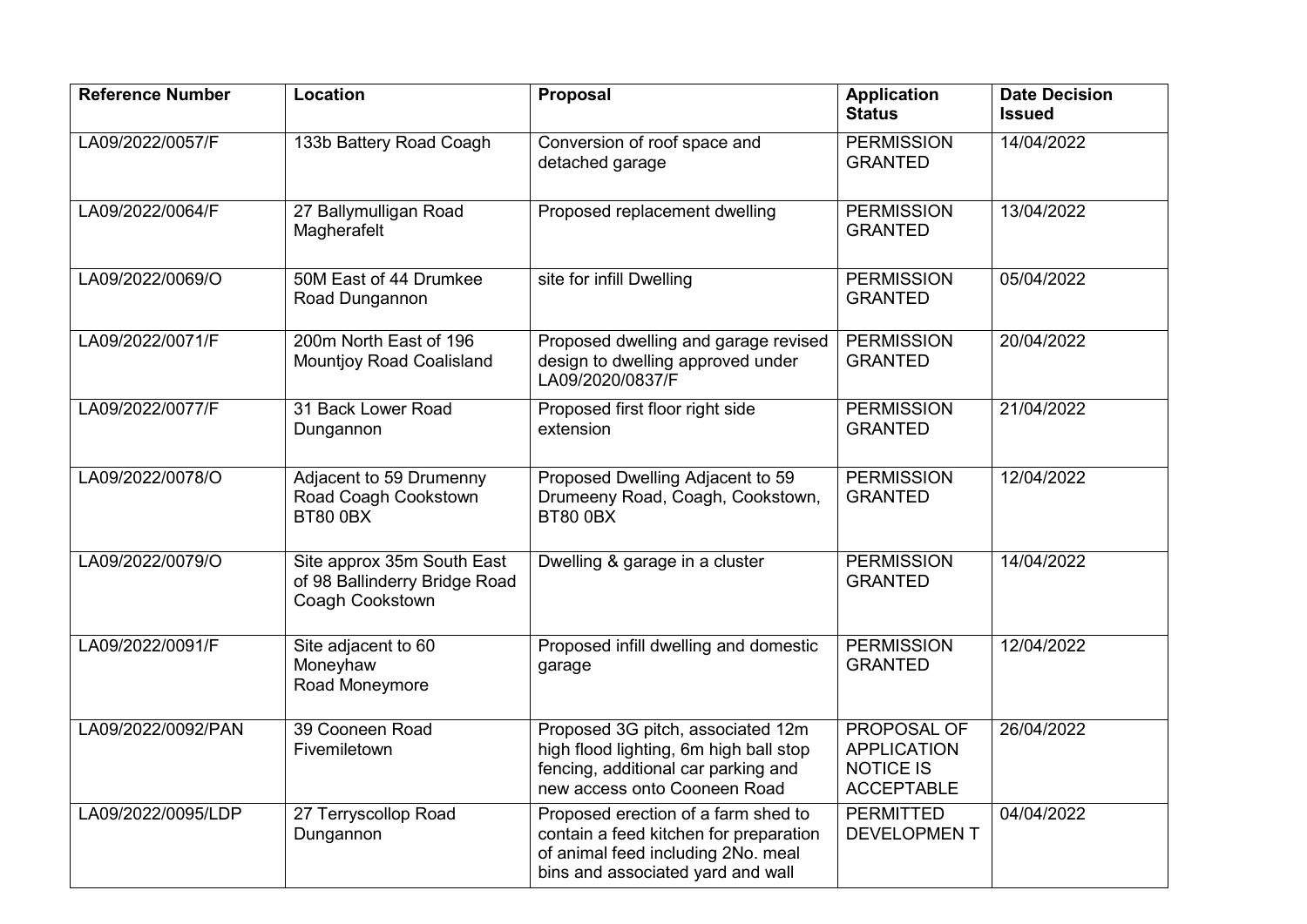| <b>Reference Number</b> | <b>Location</b>                                                                   | Proposal                                                                                                                                                  | <b>Application</b><br><b>Status</b>                    | <b>Date Decision</b><br><b>Issued</b> |
|-------------------------|-----------------------------------------------------------------------------------|-----------------------------------------------------------------------------------------------------------------------------------------------------------|--------------------------------------------------------|---------------------------------------|
| LA09/2022/0096/F        | Tanyard Park 11 Dyan Road<br>Caledon                                              | Proposed portal frame storage shed<br>for the purpose of housing ground<br>maintenance equipment                                                          | <b>PERMISSION</b><br><b>GRANTED</b>                    | 14/04/2022                            |
| LA09/2022/0098/F        | 20m North West of 37<br>Mullaghnamoyagh Road<br><b>Clady Portglenone</b>          | New dwelling and garage                                                                                                                                   | <b>PERMISSION</b><br><b>GRANTED</b>                    | 12/04/2022                            |
| LA09/2022/0099/F        | Site 180m North East of 32<br>and 200m South of 26<br>Carricknakielt Road Maghera | Proposed dwelling on a farm                                                                                                                               | <b>PERMISSION</b><br><b>GRANTED</b>                    | 25/04/2022                            |
| LA09/2022/0100/F        | 75 Gortnaglogh Road<br><b>Clintycracken Coalisland</b>                            | Proposed extension to rear of house<br>for Kitchen/utility room and sun room                                                                              | <b>PERMISSION</b><br><b>GRANTED</b>                    | 21/04/2022                            |
| LA09/2022/0105/F        | 5 Cavankeeran Road<br>Pomeroy Dungannon                                           | Proposed hygiene room and ramped<br>access                                                                                                                | <b>PERMISSION</b><br><b>GRANTED</b>                    | 12/04/2022                            |
| LA09/2022/0110/F        | 4A Reenaderry Road<br>Dungannon                                                   | Proposed single storey extension to<br>rear of dwelling                                                                                                   | <b>PERMISSION</b><br><b>GRANTED</b>                    | 20/04/2022                            |
| LA09/2022/0111/NMC      | Site 70m West of No 47<br><b>Bellshill Road Castledawson</b>                      | A covered entrance & reading room<br>onto the existing approved dwelling<br>(LA09/2021/1005/RM), with minimal<br>window style changes & dentils<br>added. | <b>NON MATERIAL</b><br><b>CHANGE</b><br><b>GRANTED</b> | 27/04/2022                            |
| LA09/2022/0114/O        | Lands adjacent to & North of<br>83 Cadian Road Dungannon                          | Proposed infill dwelling                                                                                                                                  | <b>PERMISSION</b><br><b>GRANTED</b>                    | 21/04/2022                            |
| LA09/2022/0116/RM       | 25m South of 36 Lisgobban<br>Road Benburb Dungannon                               | Proposed dwelling                                                                                                                                         | <b>PERMISSION</b><br><b>GRANTED</b>                    | 21/04/2022                            |
| LA09/2022/0119/O        | Lands adjacent to and south<br>of 85 Cadian Road<br>Dungannon                     | <b>Proposed Infill Dwelling</b>                                                                                                                           | <b>PERMISSION</b><br><b>GRANTED</b>                    | 21/04/2022                            |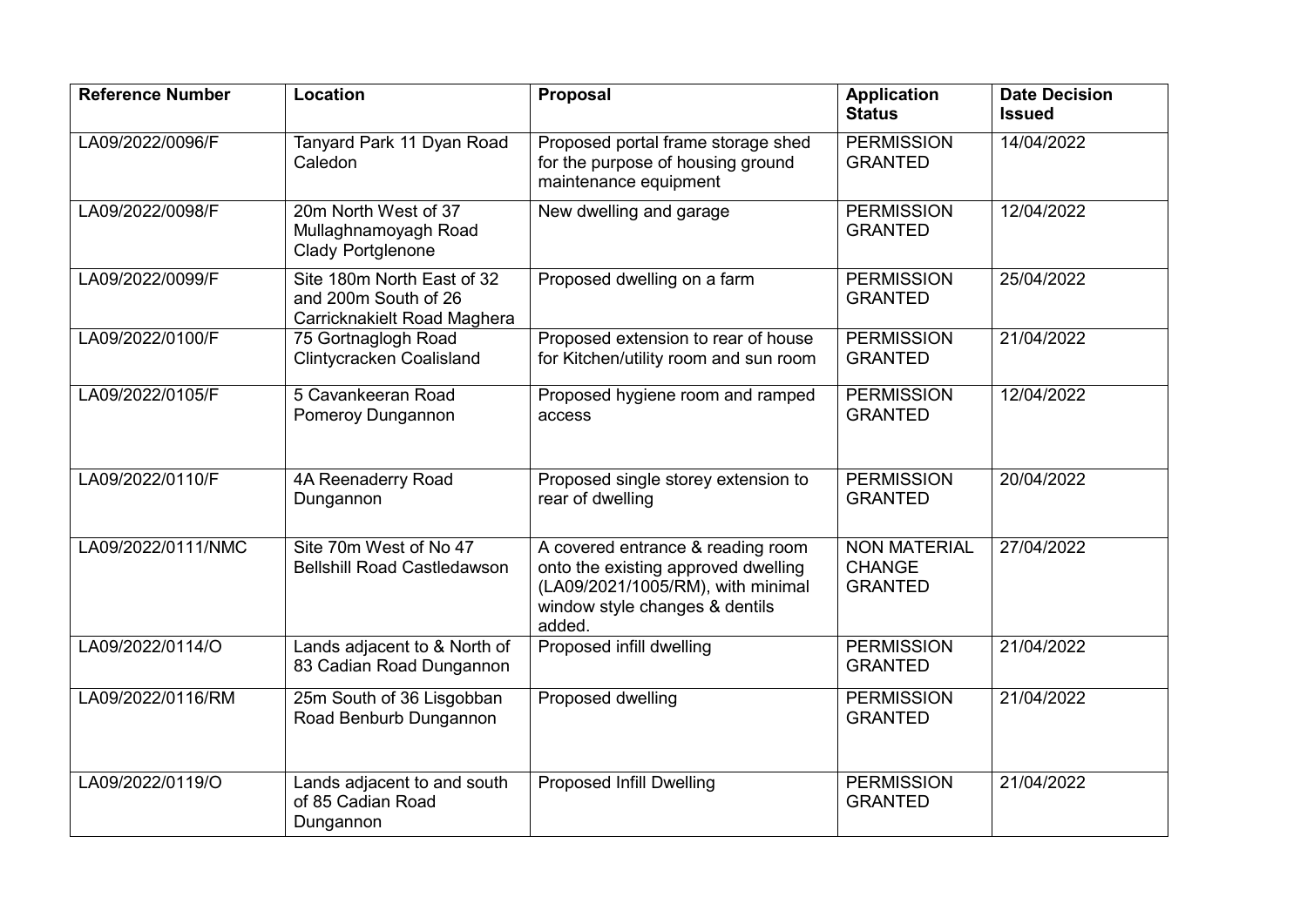| <b>Reference Number</b> | Location                                                                     | Proposal                                                                                                                                                       | <b>Application</b><br><b>Status</b>   | <b>Date Decision</b><br><b>Issued</b> |
|-------------------------|------------------------------------------------------------------------------|----------------------------------------------------------------------------------------------------------------------------------------------------------------|---------------------------------------|---------------------------------------|
| LA09/2022/0123/F        | 24 Church Hill Road Caledon                                                  | Single storey extension to rear of<br>dwelling to allow for open plan<br>kitchen, living & dining space with<br>utility                                        | <b>PERMISSION</b><br><b>GRANTED</b>   | 20/04/2022                            |
| LA09/2022/0130/F        | 2 Derrycush Lane<br>Aughnacloy                                               | Proposed rear extension to dwelling<br>and detached garage                                                                                                     | <b>PERMISSION</b><br><b>GRANTED</b>   | 21/04/2022                            |
| LA09/2022/0132/F        | 50 Mousetown Road<br>Coalisland                                              | Single storey side extension to create<br>an additional 2 bedrooms and a W.C.                                                                                  | <b>PERMISSION</b><br><b>GRANTED</b>   | 20/04/2022                            |
| LA09/2022/0136/F        | 26 Littlebridge Road<br>Moneymore                                            | Alterations to existing dwelling to<br>provide kitchen, I/room extension and<br>bedroom accommodation over                                                     | <b>PERMISSION</b><br><b>GRANTED</b>   | 12/04/2022                            |
| LA09/2022/0139/F        | 12 Manor Close Magherafelt                                                   | Proposed single storey extension to<br>the rear and side of existing dwelling<br>with internal alterations                                                     | <b>PERMISSION</b><br><b>GRANTED</b>   | 12/04/2022                            |
| LA09/2022/0142/RM       | Land approx. 60m N.E. of 45<br>Reaskmore Road Dungannon                      | Erection of 2 storey dwelling and<br>domestic garage on a farm                                                                                                 | <b>PERMISSION</b><br><b>GRANTED</b>   | 21/04/2022                            |
| LA09/2022/0143/F        | Lands approx. 75m North of<br>9a Drumconready Road<br>Maghera                | Proposed replacement dwelling and<br>detached double garage in<br>substitution for that approved under<br>H/2007/1081/F                                        | <b>PERMISSION</b><br><b>GRANTED</b>   | 28/04/2022                            |
| LA09/2022/0148/DC       | Development adj to &<br>Northwest of 22 Tamnamore<br>Road Killyman Dungannon | Discharge of Planning Condition No 3<br>of Planning Approval<br>LA09/2018/0554/F                                                                               | <b>CONDITION</b><br><b>DISCHARGED</b> | 12/04/2022                            |
| LA09/2022/0155/O        | Adj to 35 Oldtown Road<br>Bellaghy                                           | Site of infill dwelling under Policy<br>CTY8                                                                                                                   | <b>PERMISSION</b><br><b>GRANTED</b>   | 25/04/2022                            |
| LA09/2022/0170/F        | 6 Lineside Coalisland<br>Dungannon                                           | Proposed double storey rear<br>extension to existing pharmacy to<br>provide ground floor medical<br>consultation/treatment rooms & upper<br>floor storage area | <b>PERMISSION</b><br><b>GRANTED</b>   | 21/04/2022                            |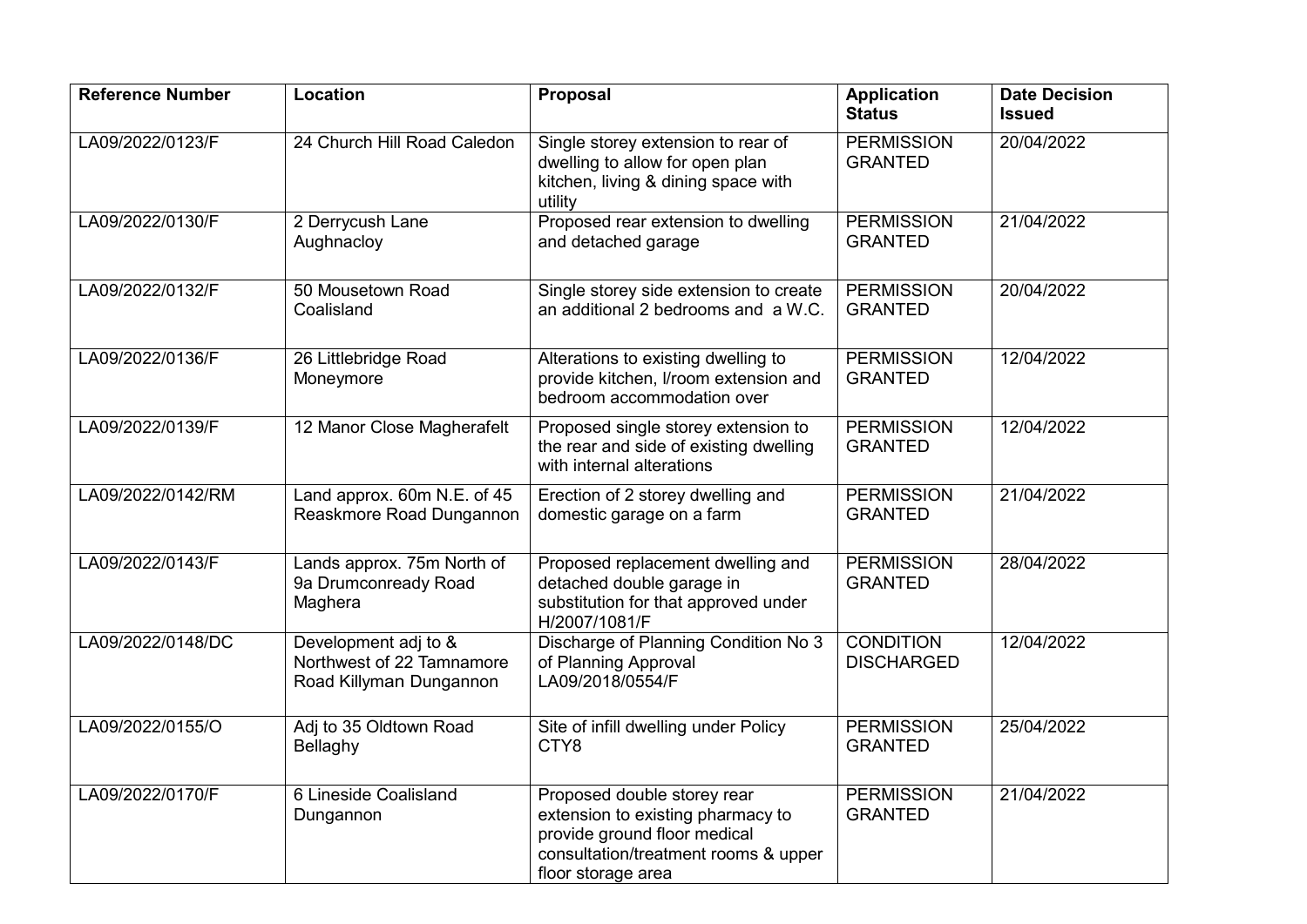| <b>Reference Number</b> | <b>Location</b>                                                          | <b>Proposal</b>                                                                                                                                                                                        | <b>Application</b><br><b>Status</b>                    | <b>Date Decision</b><br><b>Issued</b> |
|-------------------------|--------------------------------------------------------------------------|--------------------------------------------------------------------------------------------------------------------------------------------------------------------------------------------------------|--------------------------------------------------------|---------------------------------------|
| LA09/2022/0171/F        | 116 Church Street Cookstown                                              | Proposed replacement extension to<br>the rear to accommodate kitchen,<br>bathroom and bedroom                                                                                                          | <b>PERMISSION</b><br><b>GRANTED</b>                    | 12/04/2022                            |
| LA09/2022/0173/F        | 11a Cloghog Road Clonoe<br>Coalisland                                    | Chalet bungalow style extension to<br>eastern gable wall of existing dwelling,<br>to provide additional living space,<br>utility room & WC on the ground floor<br>& attic area for<br>storage/playroom | <b>PERMISSION</b><br><b>GRANTED</b>                    | 13/04/2022                            |
| LA09/2022/0174/F        | 116A Battery Road Moortown                                               | Proposed garage                                                                                                                                                                                        | <b>PERMISSION</b><br><b>GRANTED</b>                    | 21/04/2022                            |
| LA09/2022/0176/O        | Lands 40m SW of 46 Coole<br>Road Coalisland                              | Renewal of planning approval<br>LA09/2018/1526/O (2 storey dwelling<br>& garage)                                                                                                                       | <b>PERMISSION</b><br><b>GRANTED</b>                    | 21/04/2022                            |
| LA09/2022/0178/F        | 147 Gulladuff Road Bellaghy<br>Magherafelt                               | Extension to create additional living<br>accommodation                                                                                                                                                 | <b>PERMISSION</b><br><b>GRANTED</b>                    | 13/04/2022                            |
| LA09/2022/0187/RM       | Approx 100m North East of<br>90 Ballyscullion Road<br>Bellaghy           | Proposed Site of Farm Dwelling and<br>garage                                                                                                                                                           | <b>PERMISSION</b><br><b>GRANTED</b>                    | 27/04/2022                            |
| LA09/2022/0189/NMC      | Approximately 940m.<br>southwest of 43 Disert Road<br>Draperstown        | The applicant wishes to rotate the<br>approved shed by 90 deg                                                                                                                                          | <b>NON MATERIAL</b><br><b>CHANGE</b><br><b>GRANTED</b> | 05/04/2022                            |
| LA09/2022/0190/DC       | Land at Ferny Park<br>Garden/Larden Well<br>Aghareany Road<br>Donaghmore | Discharge of condition 4 of approval<br>LA09/2020/0423/F                                                                                                                                               | <b>CONDITION</b><br><b>DISCHARGED</b>                  | 20/04/2022                            |
| LA09/2022/0200/NMC      | 193A Hillhead Road Hillhead<br>Castledawson                              | Repositioning of the dwelling within<br>the approved site and the<br>repositioning of the NW and SW<br><b>Boundaries</b>                                                                               | <b>NON MATERIAL</b><br><b>CHANGE</b><br><b>GRANTED</b> | 27/04/2022                            |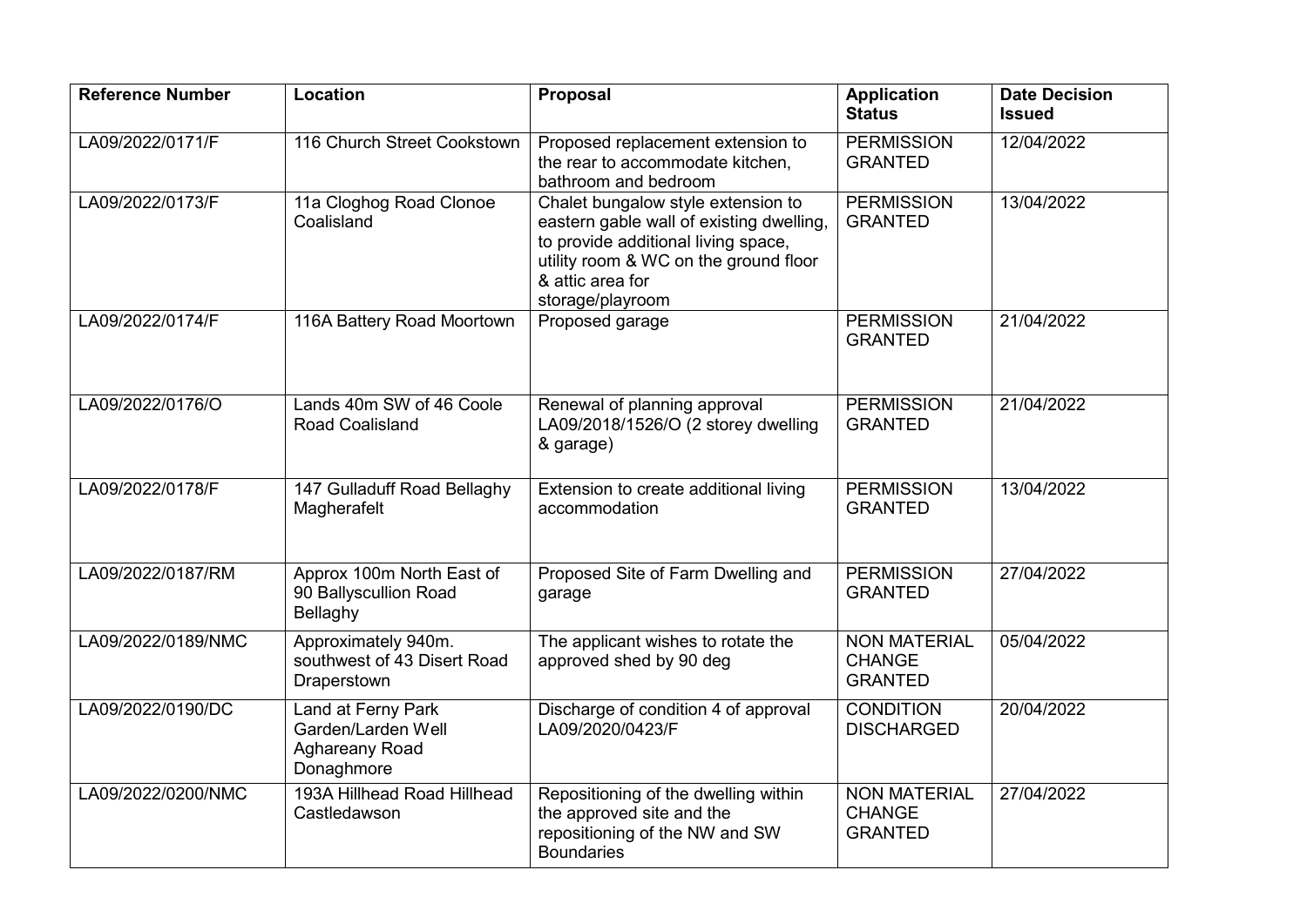| <b>Reference Number</b> | <b>Location</b>                                                                                        | Proposal                                                                                                                                                                                                                                                        | <b>Application</b><br><b>Status</b>                                               | <b>Date Decision</b><br><b>Issued</b> |
|-------------------------|--------------------------------------------------------------------------------------------------------|-----------------------------------------------------------------------------------------------------------------------------------------------------------------------------------------------------------------------------------------------------------------|-----------------------------------------------------------------------------------|---------------------------------------|
| LA09/2022/0205/NMC      | 118m N.W. of 14 Drumard<br>Hill Magherafelt                                                            | Dwelling and garage moved approx.<br>20m S.W. on the site closer the<br>boundary hedge                                                                                                                                                                          | <b>NON MATERIAL</b><br><b>CHANGE</b>                                              | 06/04/2022                            |
| LA09/2022/0206/PAN      | Murnells Pitdands North of<br>40 Murnells Road and West<br>of 56 Cavanoneill Road<br>Pomeroy           | Proposed North Easterly lateral<br>extension to the existing sand and<br>gravel pit at Murnells, with phased<br>mineral working, progressive<br>restoration and final restoration of the<br>pit to nature conservation habitats.                                | PROPOSAL OF<br><b>APPLICATION</b><br><b>NOTICE IS</b><br><b>ACCEPTABLE</b>        | 26/04/2022                            |
| LA09/2022/0212/PAN      | Lands directly North of the<br>existing Sand & Gravel Pit at<br>Brackagh 29 Disert Road<br>Draperstown | Proposed rationalisation & northerly<br>extension to the existing sand &<br>gravel pit at Brackagh, with phased<br>mineral development, restoration<br>undertakings & final restoration to<br>nature conservations habitats                                     | <b>PROPOSAL OF</b><br><b>APPLICATION</b><br><b>NOTICE IS</b><br><b>ACCEPTABLE</b> | 26/04/2022                            |
| LA09/2022/0218/PAN      | Lands approx. 300 metres<br>south east of 21 Five Mile<br><b>Straight Draperstown</b>                  | Proposed 2 no. broiler poultry sheds<br>(to contain in total 74,000 broilers<br>taking the total far capacity to 142,000<br>birds), 4 no. feed bins, 2 no. gas<br>tanks, office, storage building,<br>underground wash tank, access and<br>ancillary site works | PROPOSAL OF<br><b>APPLICATION</b><br><b>NOTICE IS</b><br><b>ACCEPTABLE</b>        | 13/04/2022                            |
| LA09/2022/0227/NMC      | 29 Claggan Lane Cookstown                                                                              | Change from approved render bands<br>and brick headers on lower part of<br>external walls and brick on top half to<br>a more modern finish of Staffordshire<br>brick base and sharp smooth render<br>to all external walls                                      | <b>NON MATERIAL</b><br><b>CHANGE</b><br><b>GRANTED</b>                            | 05/04/2022                            |
| LA09/2022/0244/O        | Land approx. 40m NE of 16<br><b>Clooney Road Tobermore</b>                                             | Proposed replacement dwelling                                                                                                                                                                                                                                   | <b>PERMISSION</b><br><b>GRANTED</b>                                               | 27/04/2022                            |
| LA09/2022/0252/LDP      | 199 Derryfubble Road<br><b>Benburb</b>                                                                 | Construction of a building to house a<br>new milking parlour & upgrade of<br>dairy facilities                                                                                                                                                                   | <b>PERMITTED</b><br>DEVELOPMEN T                                                  | 01/04/2022                            |
| LA09/2022/0271/O        | Approx 135m S.W. of 105a<br>Moneygran Road Kilrea                                                      | Proposed site for dwelling and garage<br>on the farm                                                                                                                                                                                                            | <b>PERMISSION</b><br><b>GRANTED</b>                                               | 27/04/2022                            |